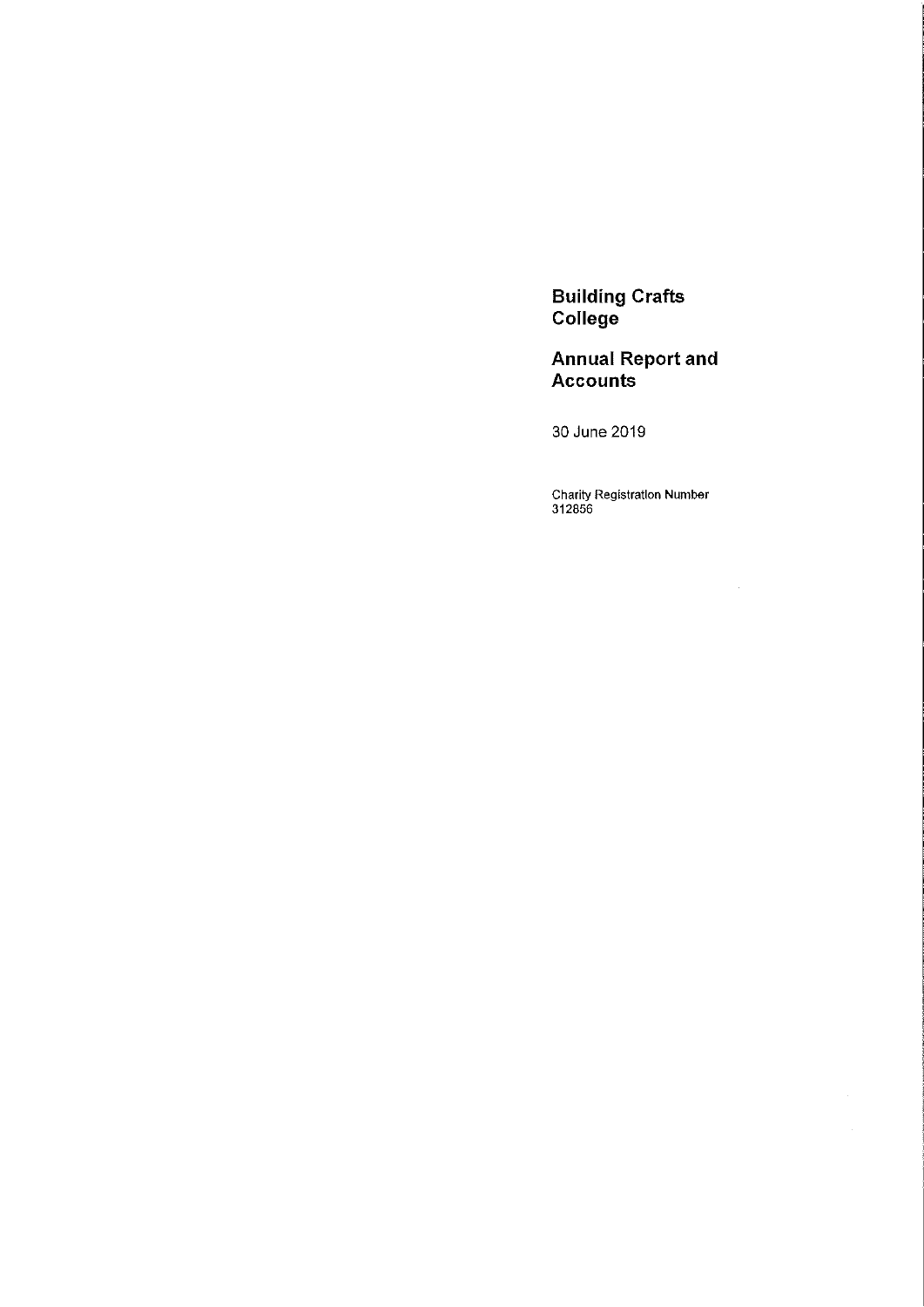## Contents

## Reports

| Legal and administrative information |     |
|--------------------------------------|-----|
| Trustee's report                     | -3. |
| Independent auditor's report         | 8.  |

## Accounts

| Statement of financial activities | 11 |
|-----------------------------------|----|
| Balance sheet                     | 13 |
| Statement of cash flows           | 14 |
| Principal accounting policies     | 15 |
| Notes to the accounts             | 19 |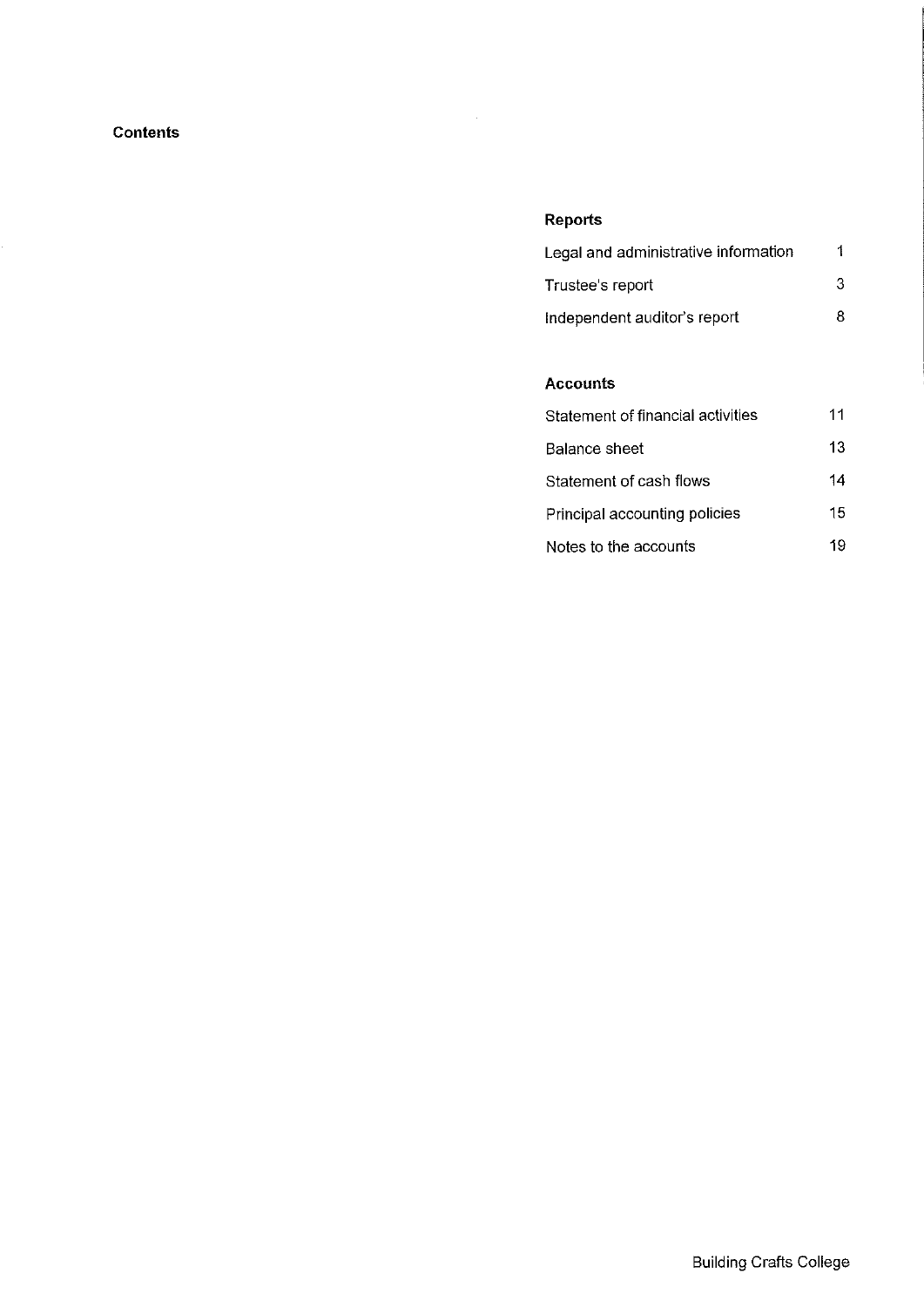## Legal and administrative information

| <b>Trustee</b>                     | The Worshipful Company of Carpenters          |
|------------------------------------|-----------------------------------------------|
| <b>Members of the Court</b>        |                                               |
| The Master                         | The Lord Flight, of Worcester                 |
| Senior Warden                      | Mr M Morrison                                 |
| Middle Warden                      | Brigadier M J Meardon                         |
| <b>Junior Warden</b>               | Dr A Zimbler (appointed 1 October 2019)       |
|                                    | Mr V G Morton-Smith                           |
|                                    | Mr W S Haynes                                 |
|                                    | Mr P A Luton                                  |
|                                    | Mr J A C Wheeler                              |
|                                    | Mr M O P May                                  |
|                                    | Mr M R Mathews                                |
|                                    | Mr J D Sennitt (emeritus 1 August 2018)       |
|                                    | Revd Dr W P Povey                             |
|                                    | Mr G P S Downes (emeritus 7 August 2019)      |
|                                    | Mr H M Lancaster                              |
|                                    | Mr M J Samuel                                 |
|                                    | Mr M R Mosley                                 |
|                                    | Mr M W F Felton                               |
|                                    | Mr M H W Neal                                 |
|                                    | Mr A M Gregory-Smith                          |
|                                    | Mrs R Bower                                   |
| Deputy Master                      | His Honour P W Birts QC                       |
|                                    | Mr J R E Hutchons (deceased 19 December 2018) |
|                                    |                                               |
| <b>The Clerk</b>                   | Brigadier T J Gregson                         |
| <b>Financial Controller</b>        | Ms J L Brundell                               |
| <b>The College Principal</b>       | Mr L R Conway                                 |
|                                    |                                               |
| <b>College address</b>             | Kennard Road                                  |
|                                    | Stratford                                     |
|                                    | London                                        |
|                                    | <b>E15 1AH</b>                                |
| <b>Registered address</b>          | Carpenters' Hall                              |
|                                    | <b>Throgmorton Avenue</b>                     |
|                                    | London                                        |
|                                    | EC2N 2JJ                                      |
|                                    |                                               |
| <b>Charity registration number</b> | 312856                                        |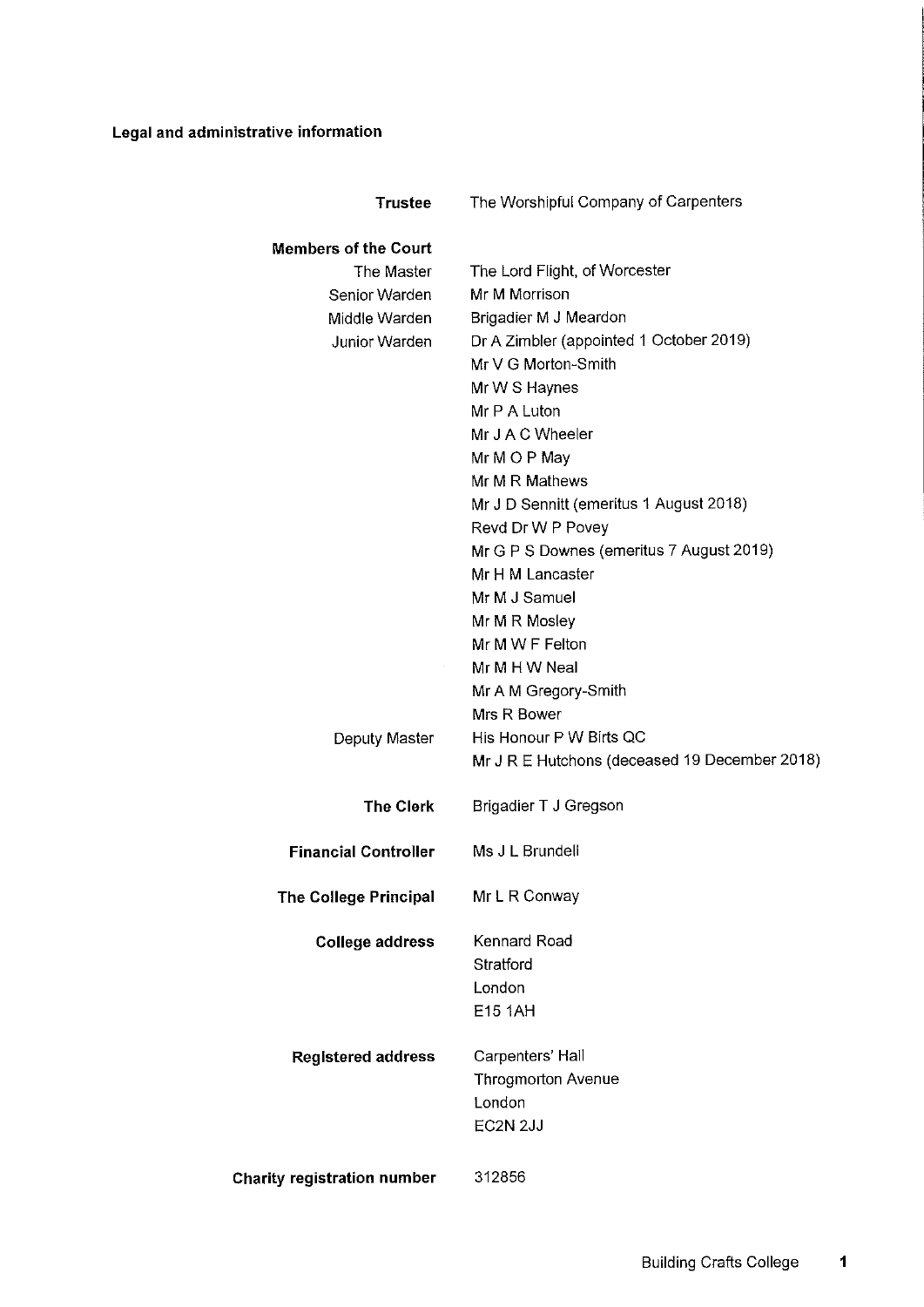## Legal and administrative information

| <b>Auditor</b>      | <b>Buzzacott LLP</b><br>130 Wood Street<br>London<br>EC <sub>2</sub> V <sub>6DL</sub> |
|---------------------|---------------------------------------------------------------------------------------|
| <b>Bankers</b>      | Barclays Bank PLC<br>1 Churchill Place<br>London<br>E14 5HP                           |
| Investment advisors | The Investments Committee of The Worshipful<br>Company of Carpenters                  |
| <b>Solicitors</b>   | Wedlake Bell LLP<br>71 Queen Victoria Street<br>London<br>EC4V 4AY                    |
| <b>Surveyors</b>    | Daniel Watney LLP<br>165 Fleet Street<br>London<br>EC4A 2DW                           |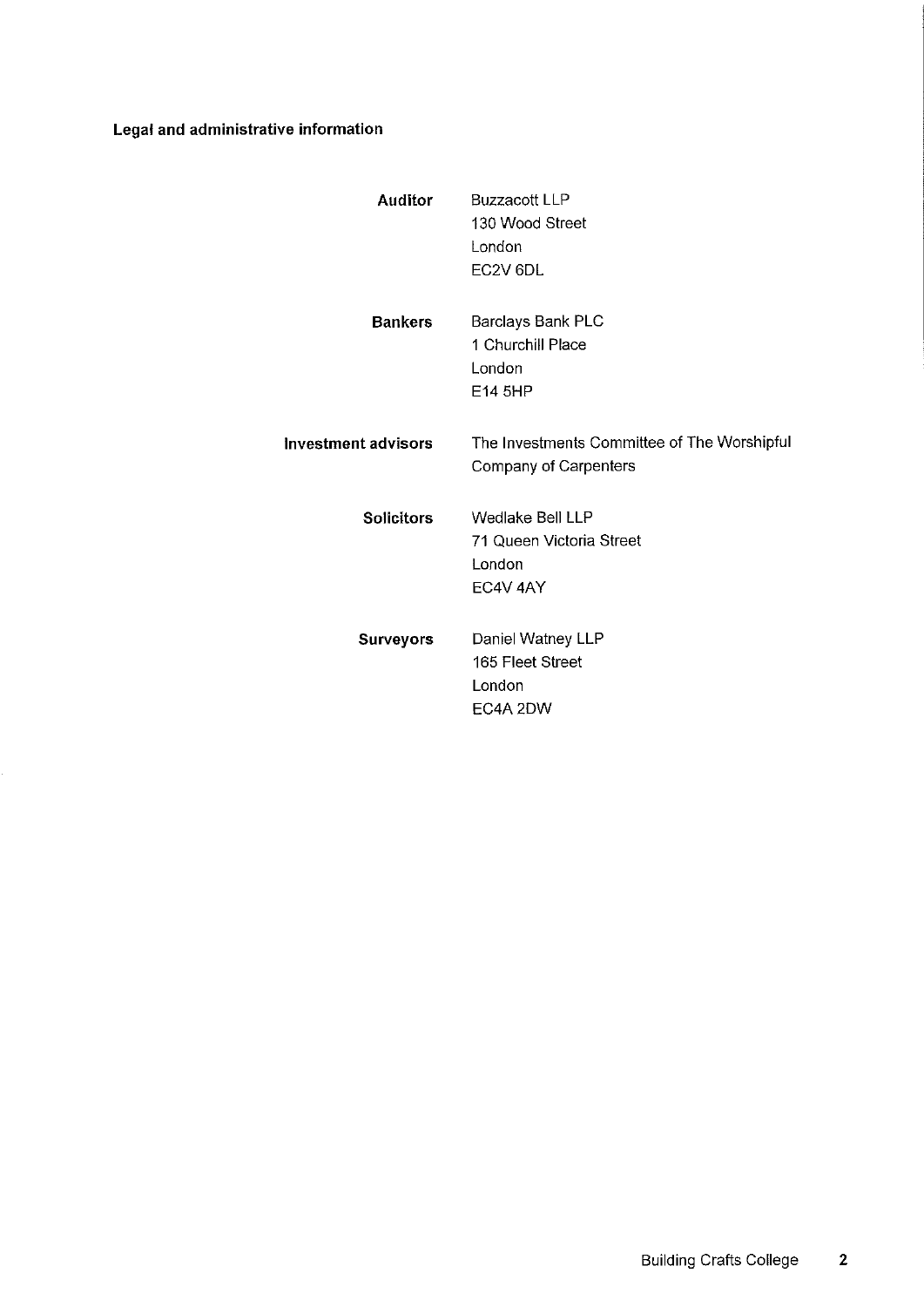The Trustee presents its statutory report together with the accounts of the Building Crafts College (the "charity") for the year ended 30 June 2019.

The accounts have been prepared in accordance with the accounting policies set out on pages 15 to 18 of the attached accounts and comply with the charity's constitution, the Charities Act 2011 and Accounting and Reporting by Charities: Statement of Recommended Practice applicable to charities preparing their accounts in accordance with the Financial Reporting Standard applicable in the UK and Republic of Ireland (FRS 102).

#### Structure, governance and management

The charity is governed by a constitution last revised on 7 March 2006.

The overall responsibility for the charity lies with the Trustee, The Worshipful Company of Carpenters as represented by the Master, Wardens and Court of Assistants, the members of which are listed on page 1. Under the charity's constitution certain responsibilities are delegated to the Governors who are members of the Building Crafts College Committee of The Worshipful Company of Carpenters. Responsibility for the day to day management of the College is delegated to the College Principal who reports to the Court of The Worshipful Company of Carpenters on a monthly basis.

The Trustee, The Worshipful Company of Carpenters, which performs its function as Trustee through its Court of Assistants, appoints its Assistants from within its members, of which normally one is inducted each year.

The Trustee has considerable experience of the charity through the Court of Assistants. This experience has been gathered over many years and the Court's knowledge of the workings of the charity is extensive. Further training has been given to members of the Court during the year and is made available where appropriate. Professional advice is always sought where required.

The key management personnel of the charity in charge of directing and controlling, running and operating the charity on a day to day basis comprise the members of the Court of Assistants, the Governors, the Principal and the Bursar.

The remuneration of all staff, including the key management personnel, is reviewed each November, with changes implemented with effect from the following <sup>1</sup> January.

#### Risk mana gem ent

The Trustee has assessed the major risks to which the charity is exposed, in particular those relating to the specific operational areas of the charity, its investments and its finances and has reviewed them on an annual basis. The Trustee believes that by ensuring controls exist over key financial systems, and by examining the operational and business risks faced by the charity, it has established effective systems to mitigate those risks.

The key risks facing the College are as follows:

Significant reputational damage, such as a poor Ofsted grading or safeguarding failure, might lead to the withdrawal of contracts and poor recruiting and retention. A failure to recruit to course targets at the start of the year is the greatest risk faced by the College. The only realistic remedial action is to launch fresh courses in January each year.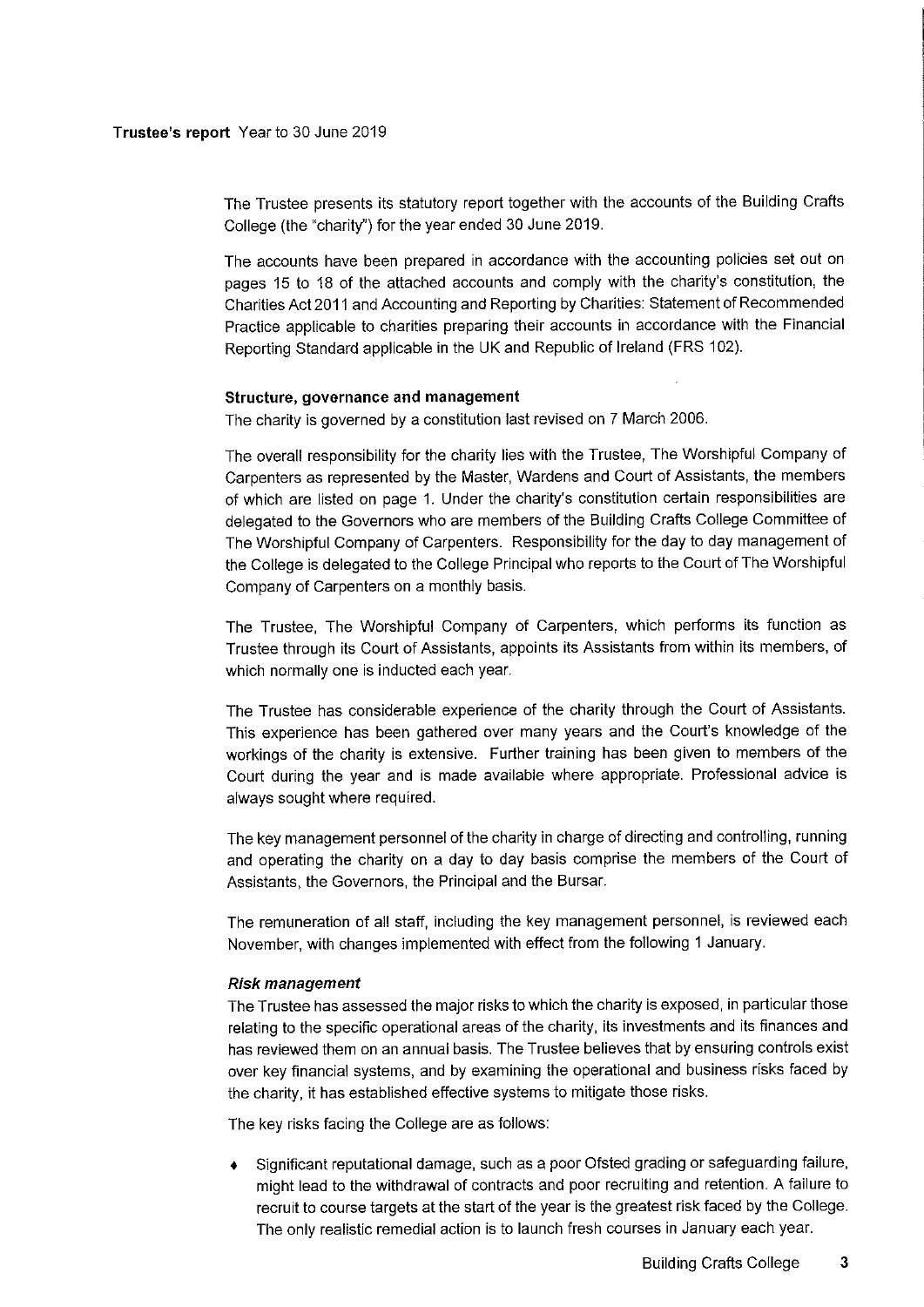## Structure, governance and management (continued)

## Risk management (conlinued)

- Withdrawal of funding, either from the Worshipful Company of Carpenters or from government and other sources. The College guards against long term trends, such as the recent reduction in government funding for adults, by re-focussing course provision to match potential government income streams (hence the current emphasis on 16-18 year old learners and apprenticeships).
- Physical risk, such as fire or mechanical injury (Health & Safety). The Company has an insurance policy with the Livery Companies Mutual to protect the College against this risk.

These risks are reviewed constantly by the Governors and the Senior Management Team at the College.

## Connected charities and related parties

The Worshipful Company of Carpenters is responsible for the management and administration of three other registered charities, details of which are given in note 18 to the accounts.

The College operates from premises leased from the Worshipful Company of Carpenters and from a connected charity, Carpenters' Company Charitable Trust. The charity is dependent on the financial support of Carpenters' Company Charitable Trust and receives a grant from Carpenters' Company Charitable Trust each year to ensure that its unrestricted income equals its unrestricted expenditure.

## Objectives and activities

The aims of the charity are the promotion of education and training in the building and allied crafts and trades.

The charity fulfils its principal aims through the operation of a college known as the Building Crafts College (the 'College') which is based in Stratford, London E15.

In addition, grants, scholarships and awards are made annually.

The main objectives for the year were to develop and expand construction based training courses.

## Public benefit statement

The Trustee confirms that it has complied with its duty under section 17 of the Charities Act 2011. It has considered the public benefit guidance published by the Charity Commission and believes that it has followed its guidance in this area. The Trustee's report gives a description of the activities undertaken by the charity during the year in furtherance of its charitable purposes and the Trustee is satisfied that all such activities provide a public benefit.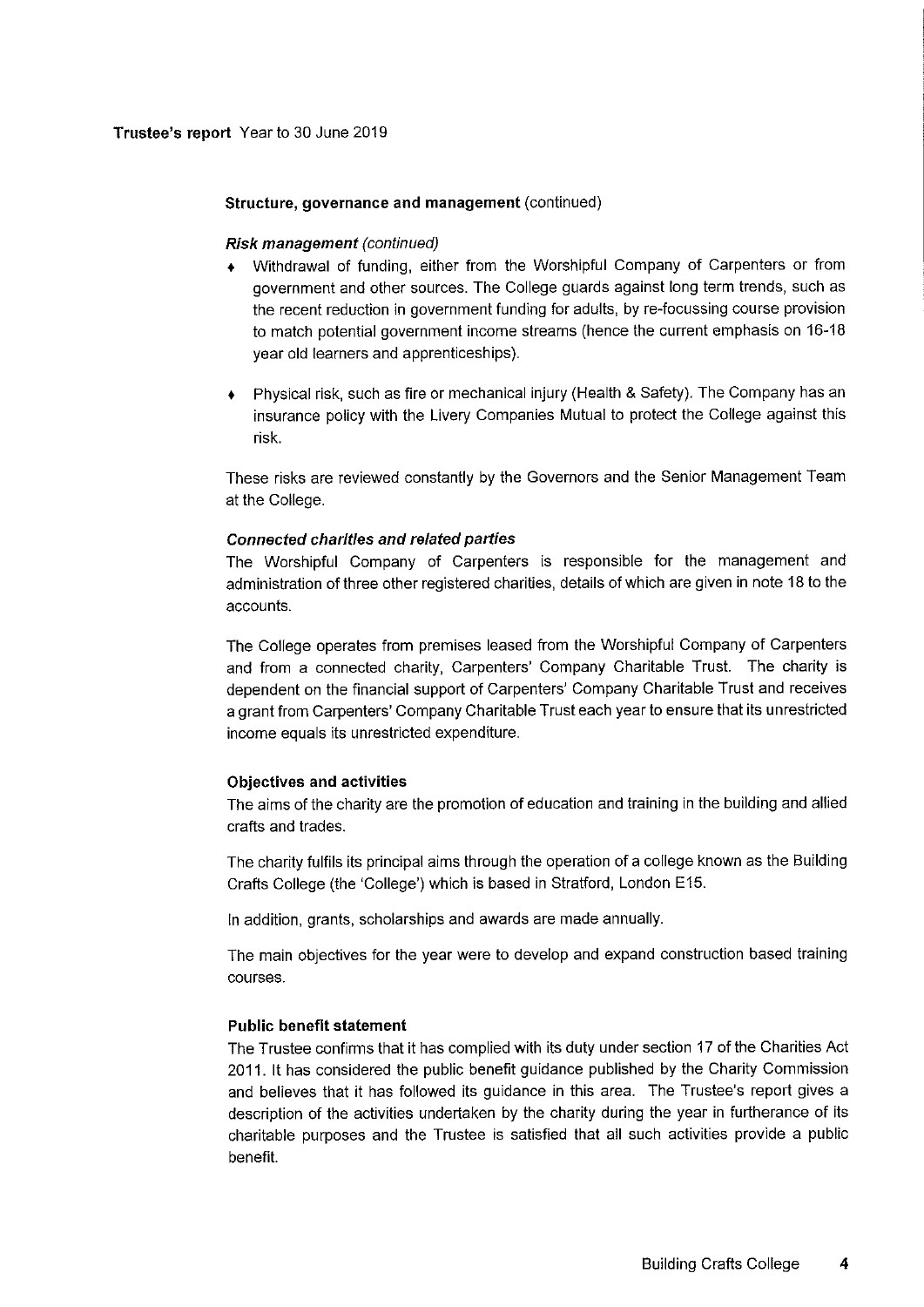#### Achievements during the year

The Building Crafts College has a well-earned reputation for the teaching of high level construction skills in both crafts and technical subjects. In a challenging further education sector the College seeks to meet both the needs of our industry and our community, and respond to government policy and associated initiatives.

The College offers provision including courses for 14-16 year old students attending alternative provision establishments, young people leaving school and studying crafts, adult students wishing to develop or change careers, degree students studying historic building conservation and apprentices sent to study at the College by their employers.

Enrolment in most areas is similar to the previous year with the exception of apprenticeships which has seen an increase, particularly in the area of carpentry and joinery where new intake numbers doubled when compared to the year prior. It is also pleasing to see that the bricklaying course, begun only in the previous year, recruited well. The area of furniture making has continued to thrive.

Again this year College students have received recognition and accolades from the wider industry with a number of awards from major companies during the New Designers exhibition. In addition, furniture-making students won the student category of the national Wood Awards. Stonemasonry students also performed well in the national Skill Build competitions.

Student performance on courses at the College has been good and a number of students have been engaged in external activity, including the making of a stone obelisk now displayed at the Painted Hall of the Royal Naval College at Greenwich, student demonstrations at the Oxo tower during Craft Week and brickwork students carrying out work at a community centre in Strafford. Brickwork students have also been engaged in the production of testing rigs at the Bartlett School of Architecture.

Progression to apprenticeships and employment has increased this year and apprentice enrolments are expected to increase again in 2019/20. The recruitment of new students generally is close to target but the number progressing to the next level of study has increased.

#### Financial review

<sup>A</sup> summary of the results of the charity for the year can be found on page 11.Total income of the charity for the year amounted to  $£2,807,598$  (2018  $-£2,993,688$ ) of which £982,269 (2018 - f868,604) comprised a grant from Carpenters' Company Charitable Trust. Total expenditure of the charity during the year decreased from  $£2,994,271$  to  $£2,836,468$ . This includes rental costs for the College of £403,960 (2018  $-$  £403,960).

#### Reserves policy

The balance sheet shows total funds of £106,888 (2018 - £131,128) which comprise permanent endowment funds of F58,084 (2018 - f53,454) and restricted funds of F48,<sup>804</sup> (2018 - F77,674).

As explained above, the charity is dependent on the financial support of Carpenters' Company Charitable Trust and it has no 'free' reserves.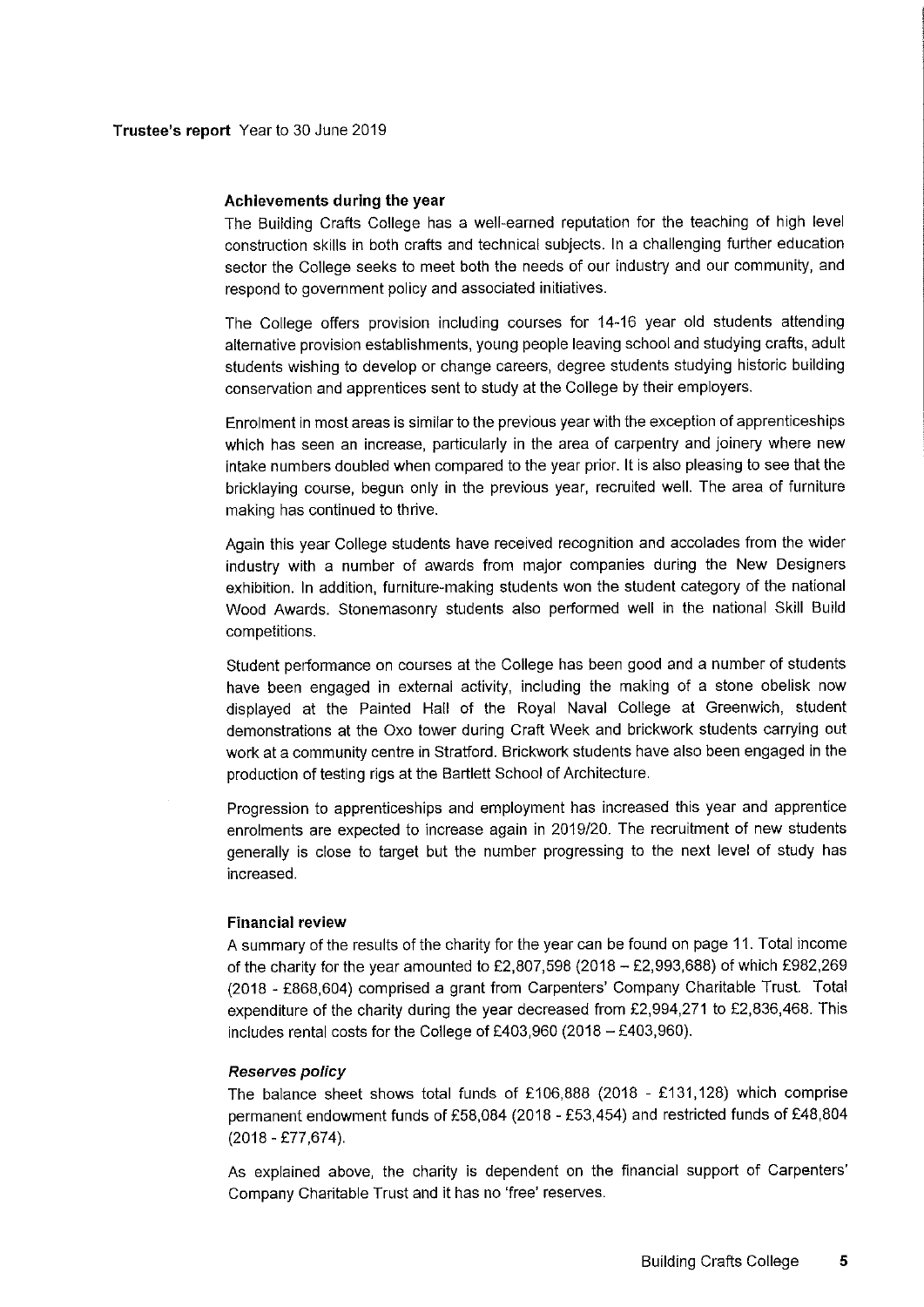Financial review (continued)

#### Investment policy

The charity has investments comprising COIF Charities Investment Fund units with a market value as at 30 June 2019 of £58,084 (2018 - £53,454).

There are no restrictions on the charity's power to invest. The investment strategy is set by the Trustee and takes into account income requirements, risk profile and its view of the market prospects in the medium term. The overall investment policy is to provide a stable level of income.

The Trustee is satisfied that its investment policy is being achieved.

#### Future plans

The College's plans for the forthcoming year include the following:

In 2019/20 the number of apprentices will increase by 10% as the reputation of the College, as a provider of training that meets the needs of employers continues to grow. The Construction Operations course will cease due to a lack of uptake and very poor funding levels applied to this provision. The number of brickwork apprentices will grow as this area incorporates more heritage-based work to meet the needs of specialist contractors. Site Carpentry apprentice numbers will increase for the second year in succession. The pressure on the use of classroom space will increase due to increased numbers and this will be addressed by the procurement of laptop computers at Kennard Road which will allow the increased use of non-classroom areas, such as meeting rooms, and the provision of additional space at the Gibbins Road Centre.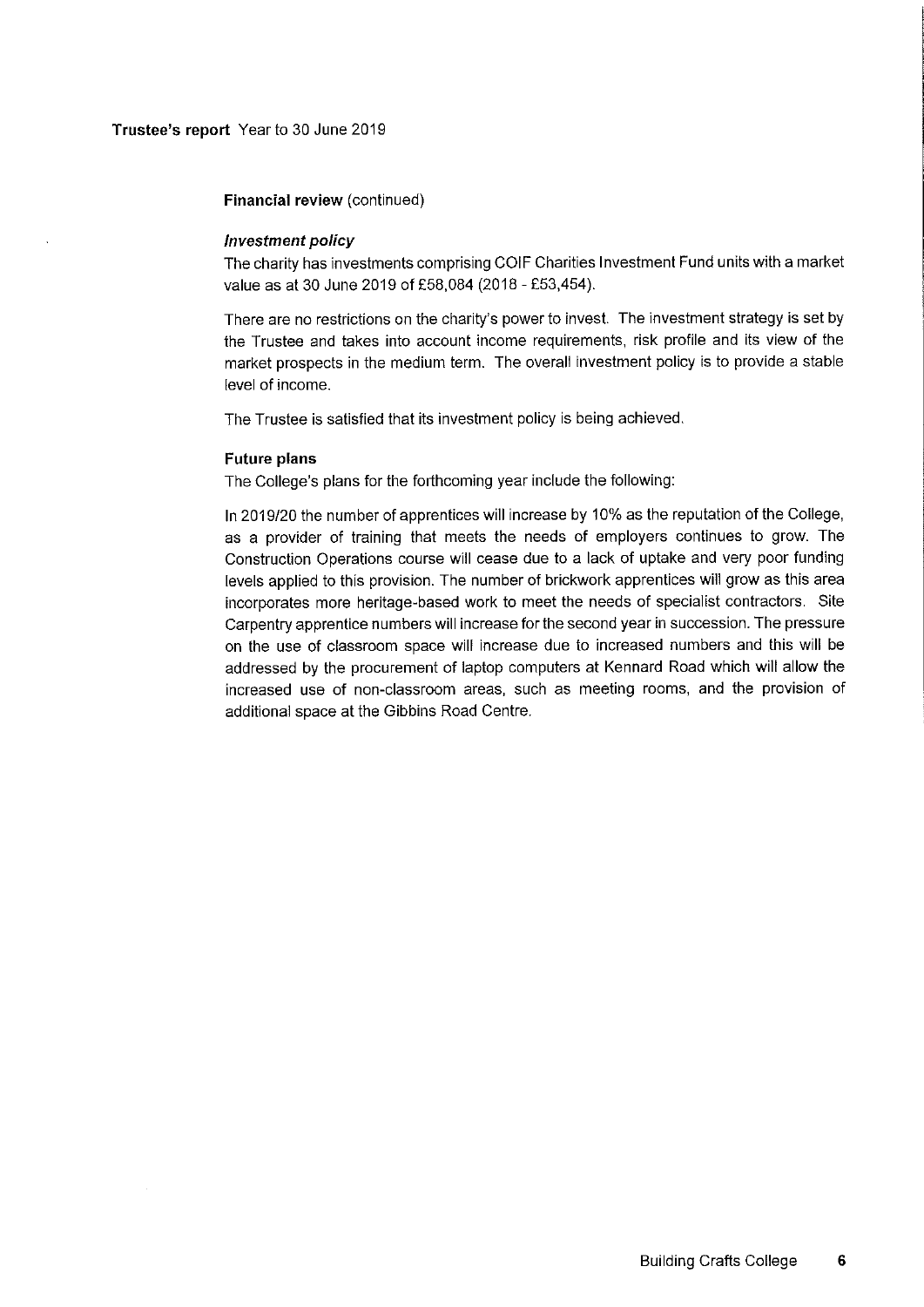Trustee's report Year to 30 June 2019

#### Statement of Trustee's responsibilities

The Trustee is responsible for preparing the Trustee's annual report and accounts in accordance with applicable law and United Kingdom Generally Accepted Accounting Practice.

The law applicable to charities in England and Wales requires the Trustee to prepare accounts for each financial year which give a true and fair view of the state of affairs of the charity and of the income and expenditure of the charity for that period. In preparing accounts giving a true and fair view, the Trustee is required to:

- $\bullet$  select suitable accounting policies and then apply them consistently;
- + observe the methods and principles in Accounting and Reporting by Charities: Statement of Recommended Practice applicable to charities preparing their accounts in accordance with the Financial Reporting Standard applicable in the UK and Republic of Ireland (FRS 102);
- make judgements and estimates that are reasonable and prudent;
- state whether applicable United Kingdom Accounting Standards have been followed, subject to any departures disclosed and explained in the accounts; and
- prepare the accounts on the going concern basis unless it is inappropriate to presume that the charity will continue in operation.

The Trustee is responsible for keeping proper accounting records that are sufficient to show and explain the charity's transactions and disclose with reasonable accuracy at any time the financial position of the charity and enable them to ensure that the accounts comply with the Charities Act 2011, applicable Charity (Accounts and Reports) Regulations and the provisions of the Charity's governing document. They are also responsible for safeguarding the assets of the charity and hence for taking reasonable steps for the prevention and detection of fraud and other irregularities.

Approved by the Trustee and signed on its behalf by:

Master The Worshipful Company of Carpenters (Trustee) Approved on: 6 November 2019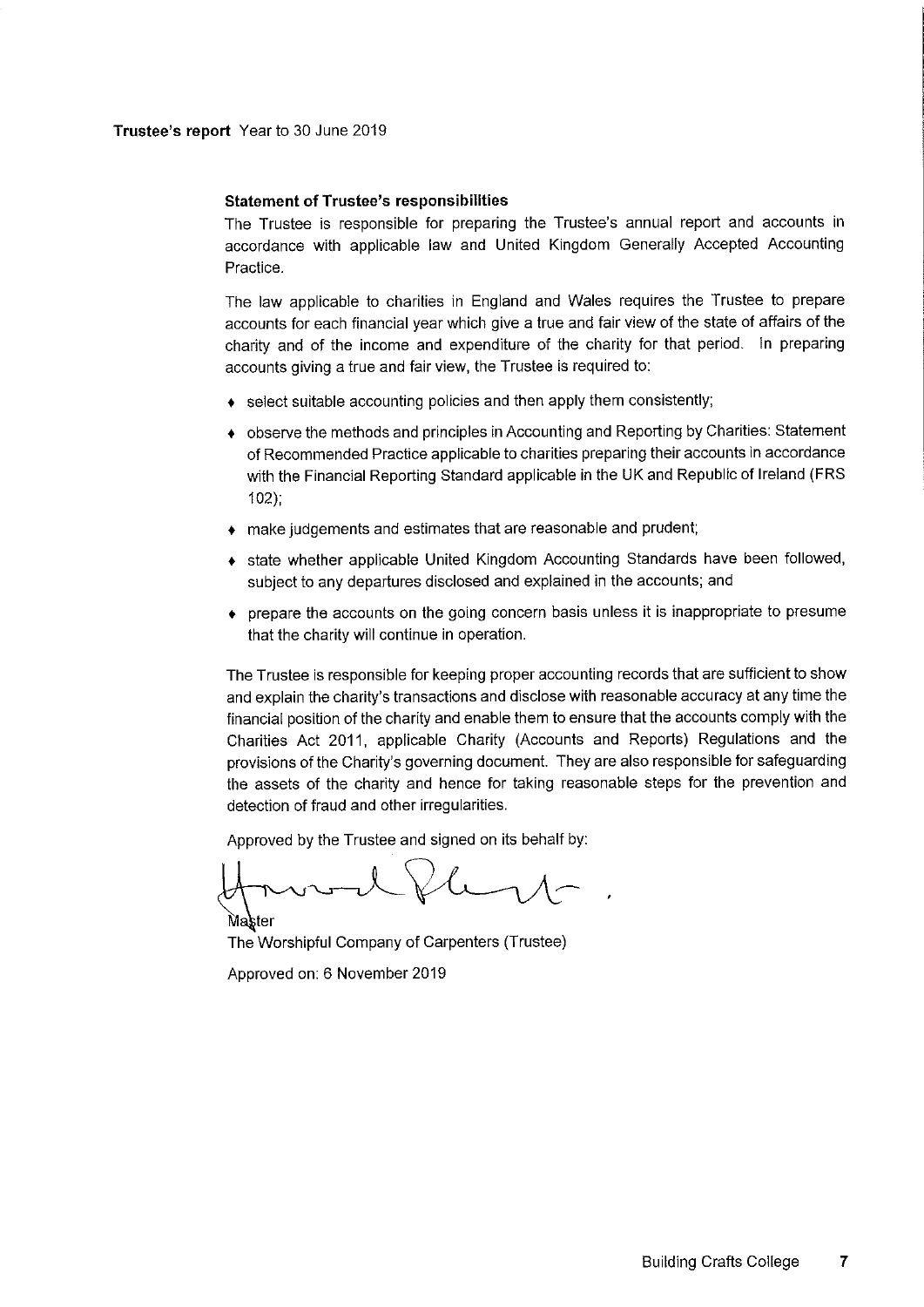## Independent auditor's report 30 June 2019

## Independent auditor's report to the Trustee of The Building Crafts College

## Opinion

We have audited the accounts of The Building Crafts College (the 'charity') for the year ended 30 June 2019 which comprise the statement of financial activities, the balance sheet, the statement of cash flows, the principal accounting policies and the notes to the accounts. The financial reporting framework that has been applied in their preparation is applicable law and United Kingdom Accounting Standards, including Financial Reporting Standard 102 'The Financial Reporting Standard applicable in the UK and Republic of Ireland' (United Kingdom Generally Accepted Accounting Practice).

In our opinion, the accounts:

- give a true and fair view of the state of the charity's affairs as at 30 June 2019 and of its income and expenditure for the year then ended;
- + have been properly prepared in accordance with United Kingdom Generally Accepted Accounting Practice; and
- have been prepared in accordance with the requirements of the Charities Act 2011.

## Basis for opinion

We conducted our audit in accordance with International Standards on Auditing (UK) (ISAs (UK)) and applicable law. Our responsibilities under those standards are further described in the auditor's responsibilities for the audit of the accounts section of our report. We are independent of the charity in accordance with the ethical requirements that are relevant to our audit of the accounts in the UK, including the FRC's Ethical Standard, and we have fulfilled our other ethical responsibilities in accordance with these requirements. We believe that the audit evidence we have obtained is sufficient and appropriate to provide a basis for our opinion.

## Conclusions relating to going concern

We have nothing to report in respect of the following matters in relation to which the ISAs (UK) require us to report to you where:

- the Trustee's use of the going concern basis of accounting in the preparation of the accounts is not appropriate; or
- the Trustee has not disclosed in the accounts any identified material uncertainties that may cast significant doubt about the charity's ability to continue to adopt the going concern basis of accounting for a period of at least twelve months from the date when the accounts are authorised for issue.

## Other information

The Trustee is responsible for the other information. The other information comprises the information included in the Annual report and accounts other than the accounts and our auditor's report thereon. Our opinion on the accounts does not cover the other information and we do not express any form of assurance conclusion thereon.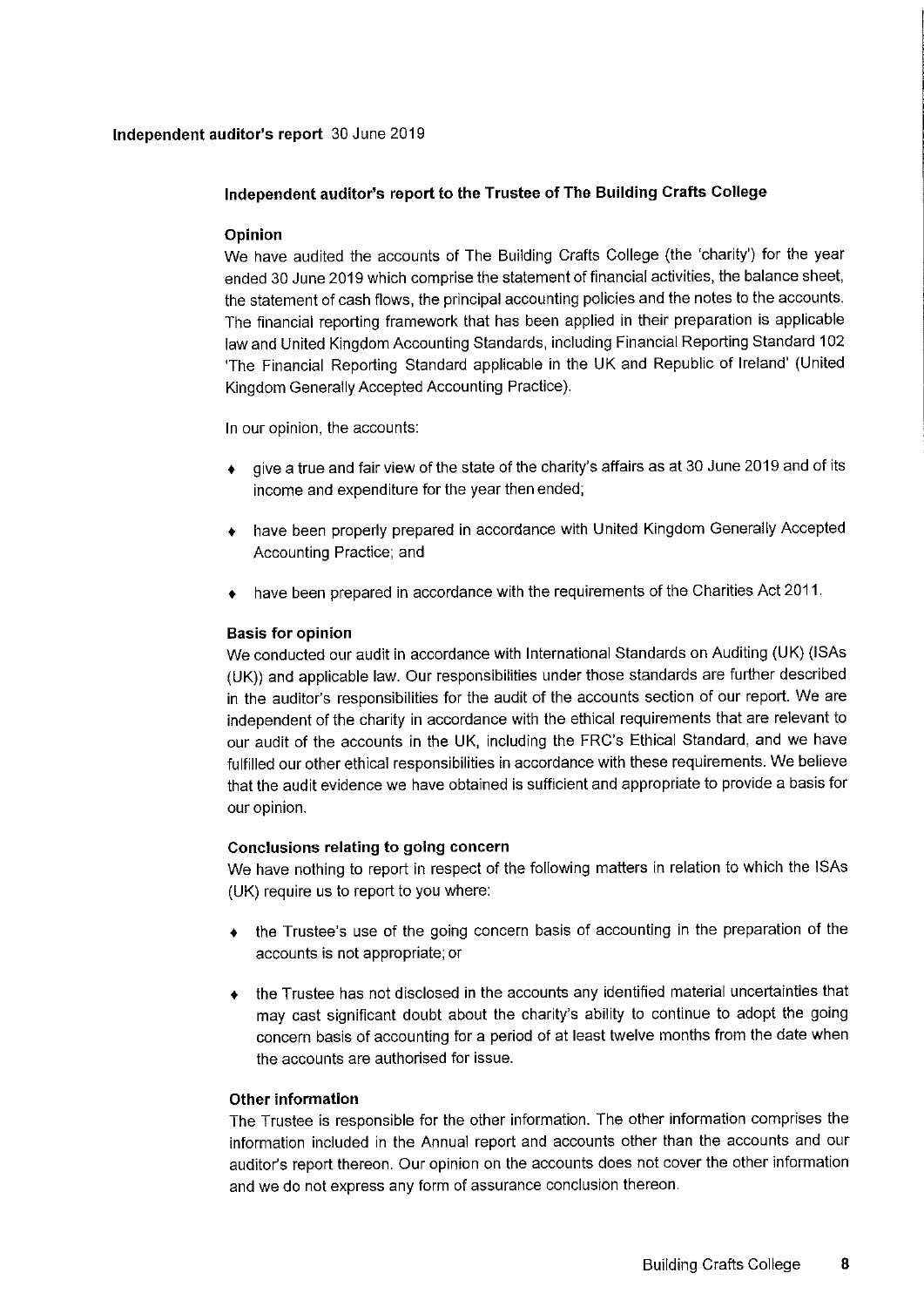## Independent auditor's report 30 June 2019

## Other information (continued)

In connection with our audit of the accounts, our responsibility is to read the other information and, in doing so, consider whether the other information is materially inconsistent with the accounts or our knowledge obtained in the audit or otherwise appears to be materially misstated. If we identify such material inconsistencies or apparent material misstatements, we are required to determine whether there is a material misstatement in the accounts or a material misstatement of the other information. If, based on the work we have performed, we conclude that there is a material misstatement of this other information, we are required to report that fact.

We have nothing to report in this regard.

## Matters on which we are required to report by exception

We have nothing to report in respect of the following matters in relation to which the Charities Act 2011 requires us to report to you if, in our opinion:

- the information given in the Trustee's annual report is inconsistent in any material  $\ddot{\bullet}$ respect with the accounts; or
- sufficient accounting records have not been kept; or
- the accounts are not in agreement with the accounting records and returns; or
- we have not received all the information and explanations we require for our audit.

## Responsibilities of Trustee

As explained more fully in the statement of Trustee's responsibilities, the Trustee is responsible for the preparation of the accounts and for being satisfied that they give a true and fair view, and for such internal control as the Trustee determines is necessary to enable the preparation of accounts that are free from material misstatement, whether due to fraud or error.

In preparing the accounts, the Trustee is responsible for assessing the charity's ability to continue as a going concern, disclosing, as applicable, matters related to going concern and using the going concern basis of accounting unless the Trustee either intends to liquidate the charity or to cease operations, or has no realistic alternative but to do so.

## Auditor's responsibilities for the audit of the accounts

Our objectives are to obtain reasonable assurance about whether the accounts as a whole are free from material misstatement, whether due to fraud or error, and to issue an auditor's report that includes our opinion. Reasonable assurance is a high level of assurance, but is not a guarantee that an audit conducted in accordance with ISAs (UK) will always detect a material misstatement when it exists. Misstatements can arise from fraud or error and are considered material if, individually or in the aggregate, they could reasonably be expected to influence the economic decisions of users taken on the basis of these accounts.

<sup>A</sup> further description of our responsibilities for the audit of the accounts is located on the Financial Reporting Council's website at www. frc.org. uk/auditorsresponsibilities. This description forms part of our auditor's report.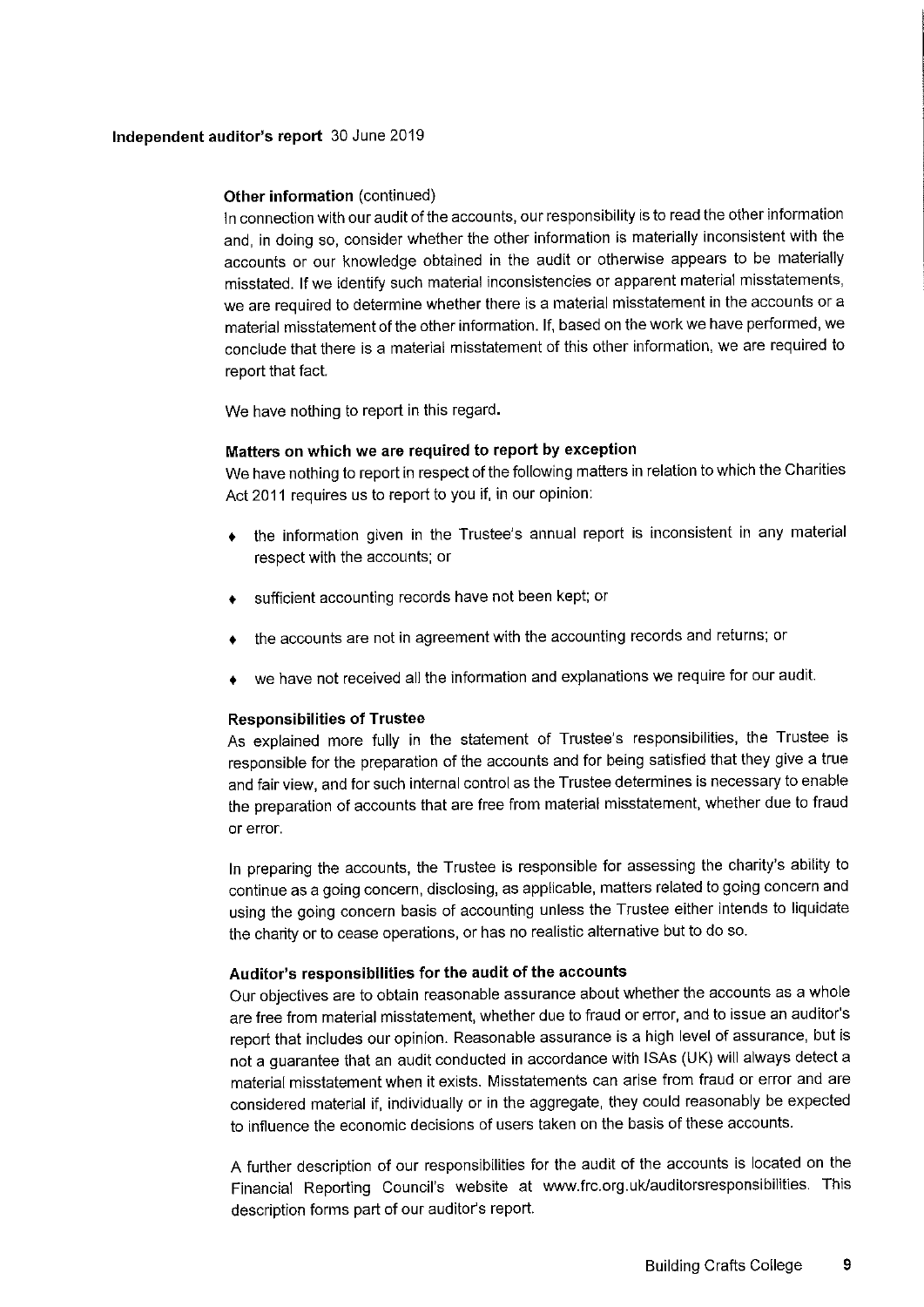## Use of our report

This report is made solely to the charity's Trustee, as a body, in accordance with section 144 of the Charities Act 2011 and with regulations made under section 154 of that Act. Our audit work has been undertaken so that we might state to the charity's Trustee those matters we are required to state to it in an auditor's report and for no other purpose. To the fullest extent permitted by law, we do not accept or assume responsibility to anyone other than the charity and the charity's Trustee as a body, for our audit work, for this report, or for the opinions we have formed.

Lugrawtt CCP

Buzzacott LLP Statutory Auditor 130Wood Street London EC2V 6DL 6 November 2019

Buzzacott LLP is eligible to act as an auditor in terms of section 1212 of the Companies Act 2006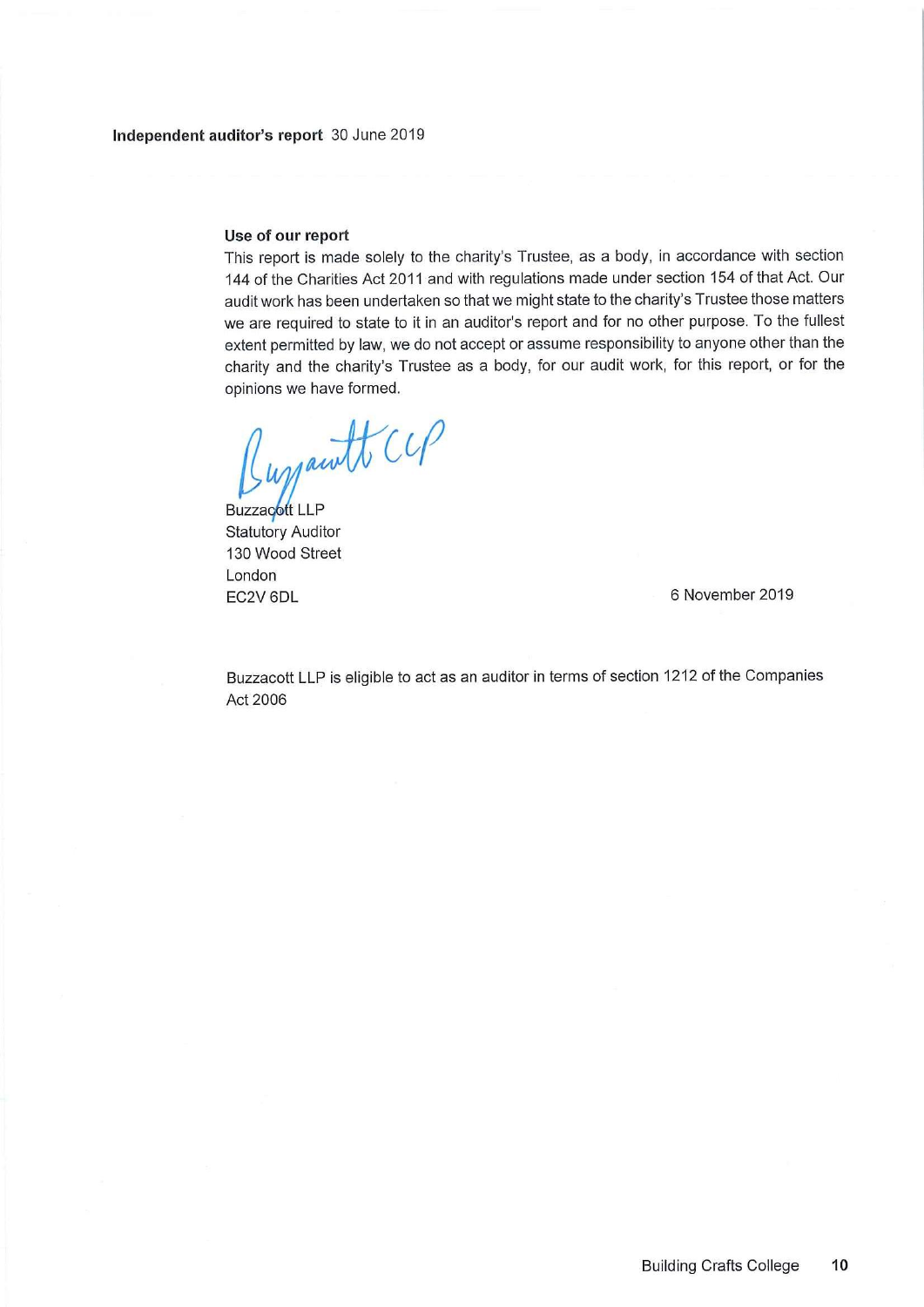# Statement of financial activities Year to 30 June 2019

|                                                                       | <b>Notes</b> | Unrestricted<br>funds<br>£ | Restricted<br>funds<br>£ | Endowment<br>funds<br>£ | 2019<br>Total<br>funds<br>£ | 2018<br>Total<br>funds<br>£ |
|-----------------------------------------------------------------------|--------------|----------------------------|--------------------------|-------------------------|-----------------------------|-----------------------------|
| Income from:                                                          |              |                            |                          |                         |                             |                             |
| Donations and legacies                                                | 1            | 994,371                    | 60,767                   |                         | 1,055,138                   | 1,047,470                   |
| Investment income                                                     | 2            | 1,793                      |                          |                         | 1,793                       | 1,796                       |
| Charitable activities                                                 | 3            | 1,730,874                  | 19,793                   |                         | 1,750,667                   | 1,944,422                   |
| <b>Total Income</b>                                                   |              | 2,727,038                  | 80,560                   |                         | 2,807,598                   | 2,993,688                   |
| <b>Expenditure on:</b>                                                |              |                            |                          |                         |                             |                             |
| Charitable activities                                                 | 4            | 2,782,302                  | 54,166                   |                         | 2,836,468                   | 2,994,271                   |
| <b>Total expenditure</b>                                              |              | 2,782,302                  | 54,166                   |                         | 2,836,468                   | 2,994,271                   |
| Net (expenditure) income before<br>gains on investments               | 5            | (55, 264)                  | 26,394                   |                         | (28, 870)                   | (583)                       |
| Net gains on investments                                              |              |                            |                          | 4,630                   | 4,630                       | 2,829                       |
| Net (expenditure) Income and net<br>movement in funds                 |              | (55, 264)                  | 26,394                   | 4,630                   | (24, 240)                   | 2,246                       |
| <b>Transfers between funds</b>                                        | 14           | 55,264                     | (55, 264)                |                         |                             |                             |
|                                                                       |              |                            | (28, 870)                | 4,630                   | (24, 240)                   | 2,246                       |
| <b>Reconciliation of funds:</b><br>Fund balances brought forward at 1 |              |                            | 77,674                   | 53,454                  | 131,128                     | 128,882                     |
| <b>July 2018</b>                                                      |              |                            |                          |                         |                             |                             |
| Fund balances carried forward at<br>30 June 2019                      |              |                            | 48,804                   | 58,084                  | 106,888                     | 131,128                     |

All of the charity's activities derived from continuing operations during the above two financial periods.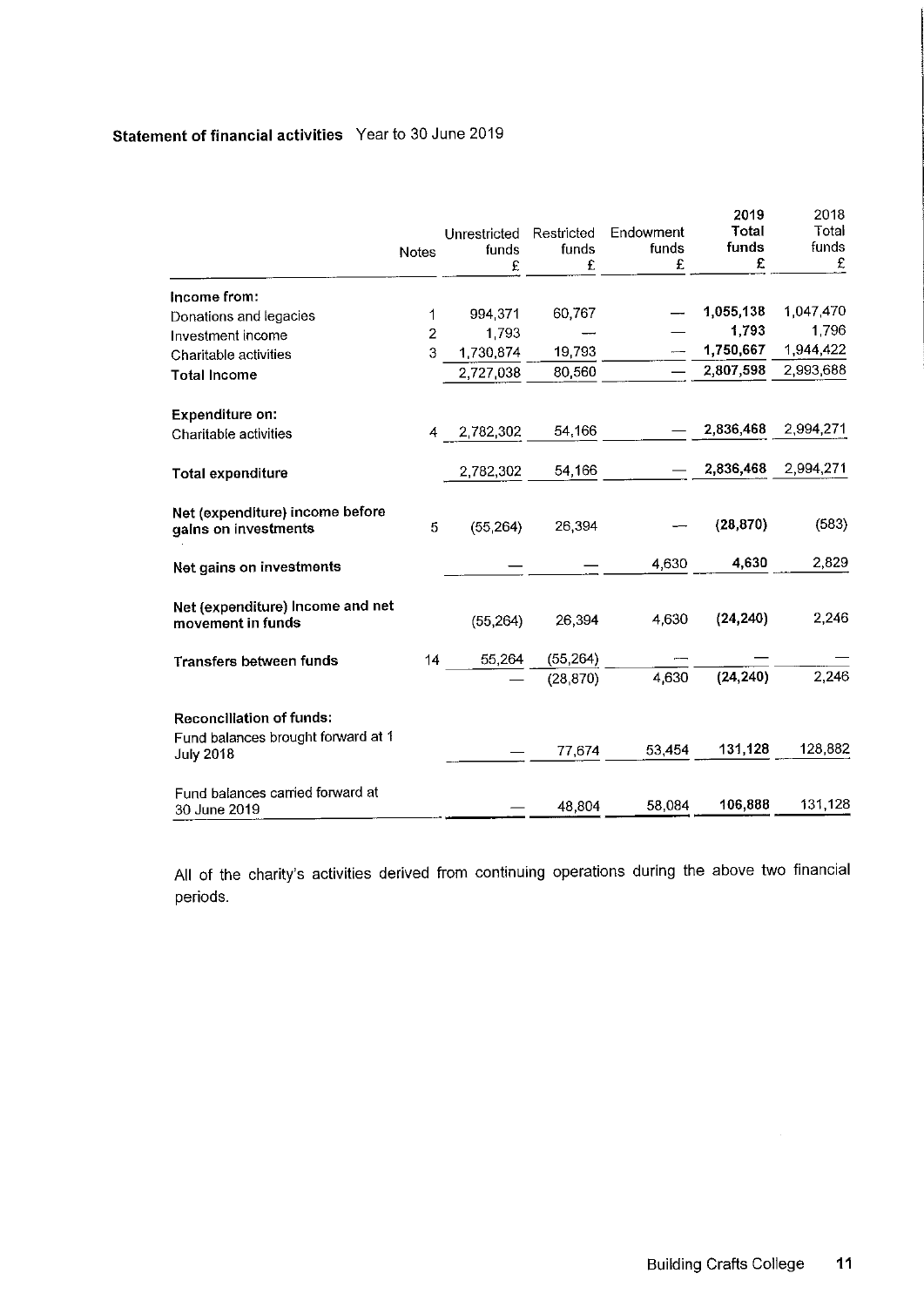# Statement of financial activities Year to 30 June 2019

|                                                         |                |              |            |           | 2018      |
|---------------------------------------------------------|----------------|--------------|------------|-----------|-----------|
|                                                         |                | Unrestricted | Restricted | Endowment | Total     |
|                                                         | Notes          | funds        | funds      | funds     | funds     |
|                                                         |                | £            | £          | £         | £         |
| Income from:                                            |                |              |            |           |           |
| Donations and legacies                                  | 1              | 962,304      | 85.166     |           | 1,047,470 |
| Investment income                                       | $\overline{c}$ | 1,796        |            |           | 1,796     |
| Charitable activities                                   | 3              | 1,927,185    | 17,237     |           | 1,944,422 |
| Total income                                            |                | 2,891,285    | 102,403    |           | 2,993,688 |
| Expenditure on:                                         |                |              |            |           |           |
| Charitable activities                                   | 4              | 2,952,385    | 41,886     |           | 2,994,271 |
| Total expenditure                                       |                | 2,952,385    | 41,886     |           | 2,994,271 |
| Net (expenditure) income before gains on<br>investments | 5              | (61, 100)    | 60,517     |           | (583)     |
| Net gains on investments                                |                |              |            | 2,829     | 2,829     |
| Net (expenditure) income and net<br>movement in funds   |                | (61, 100)    | 60,517     | 2,829     | 2,246     |
| Transfers between funds                                 | 14             | 61,100       | (61, 100)  |           |           |
| Reconciliation of funds:                                |                |              | (583)      | 2,829     | 2,246     |
| Fund balances brought forward<br>at 1 July 2017         |                |              | 78,257     | 50,625    | 128,882   |
| Fund balances carried forward<br>at 30 June 2018        |                |              | 77,674     | 53,454    | 131,128   |

All of the charity's activities derived from continuing operations during the above financial period.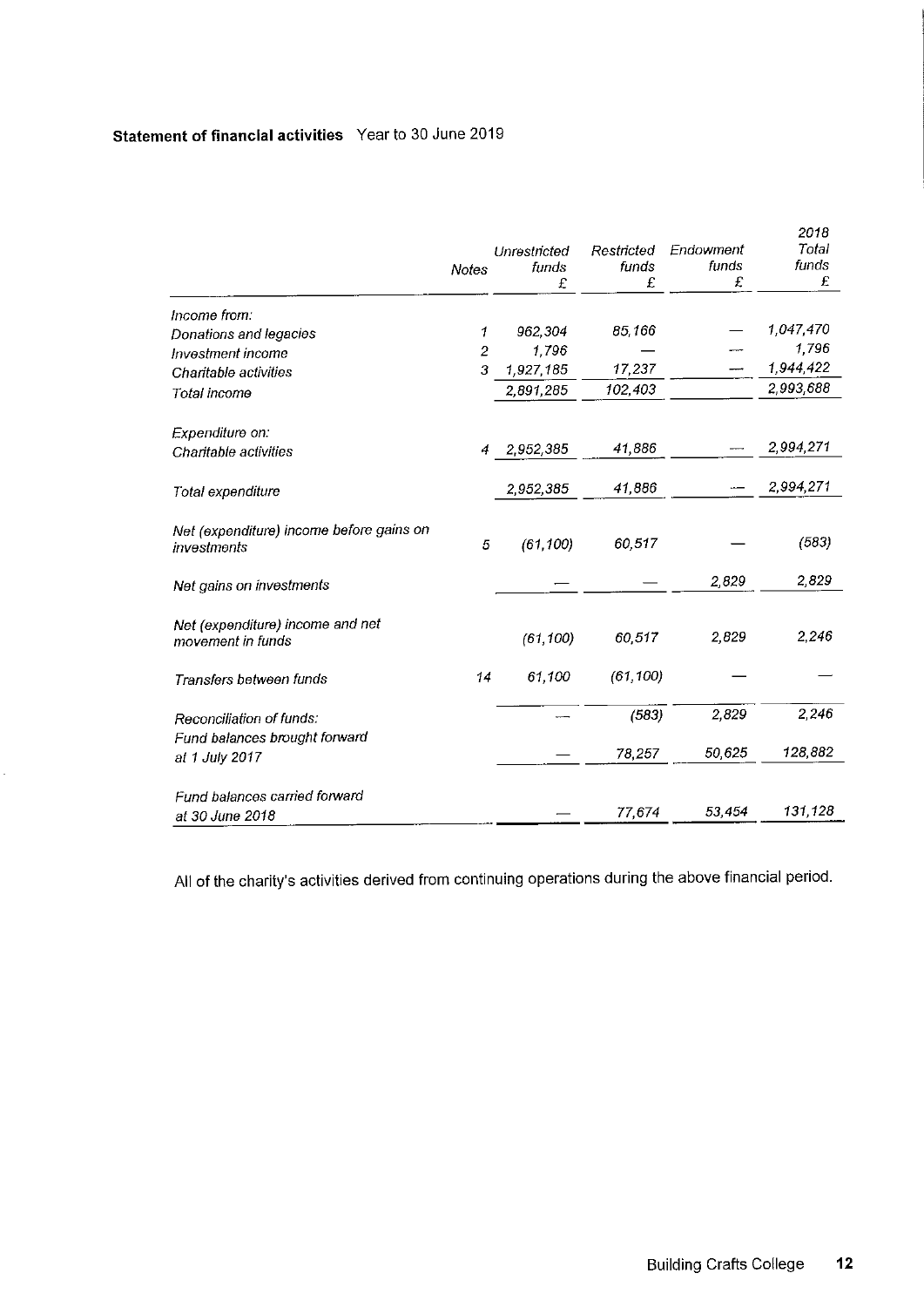## Balance sheet 30 June 2019

|                                | <b>Notes</b> | 2019<br>£  | 2018<br>£  |
|--------------------------------|--------------|------------|------------|
| <b>Fixed assets</b>            |              |            |            |
| Tangible fixed assets          | 9            | 65,730     | 81,687     |
| Investments                    | 10           | 58,084     | 53,454     |
|                                |              | 123,814    | 135,141    |
| <b>Current assets</b>          |              |            |            |
| Stock                          |              | 89,932     | 97.374     |
| Debtors                        | 11           | 377,059    | 374,097    |
| Cash at bank and in hand       |              | 124,027    | 127,049    |
|                                |              | 591,018    | 598,520    |
| Creditors: amounts falling due |              |            |            |
| within one year                | 12           | (607, 944) | (602, 534) |
| Net current liabilities        |              | (16, 926)  | (4,013)    |
| <b>Total net assets</b>        |              | 106,888    | 131.128    |
| The funds of the charity:      |              |            |            |
| <b>Funds and reserves</b>      |              |            |            |
| Capital funds:                 |              |            |            |
| Endowment funds                | 13           | 58,084     | 53 454     |
| Income funds:                  |              |            |            |
| <b>Restricted funds</b>        | 14           | 48,804     | 77 674     |
|                                |              | 106,888    | 131,128    |

Approved by the Trustee and signed on its behalf by

U

Master The Worshipful Company of Carpenters (Trustee)

Approved on: 6 November 2019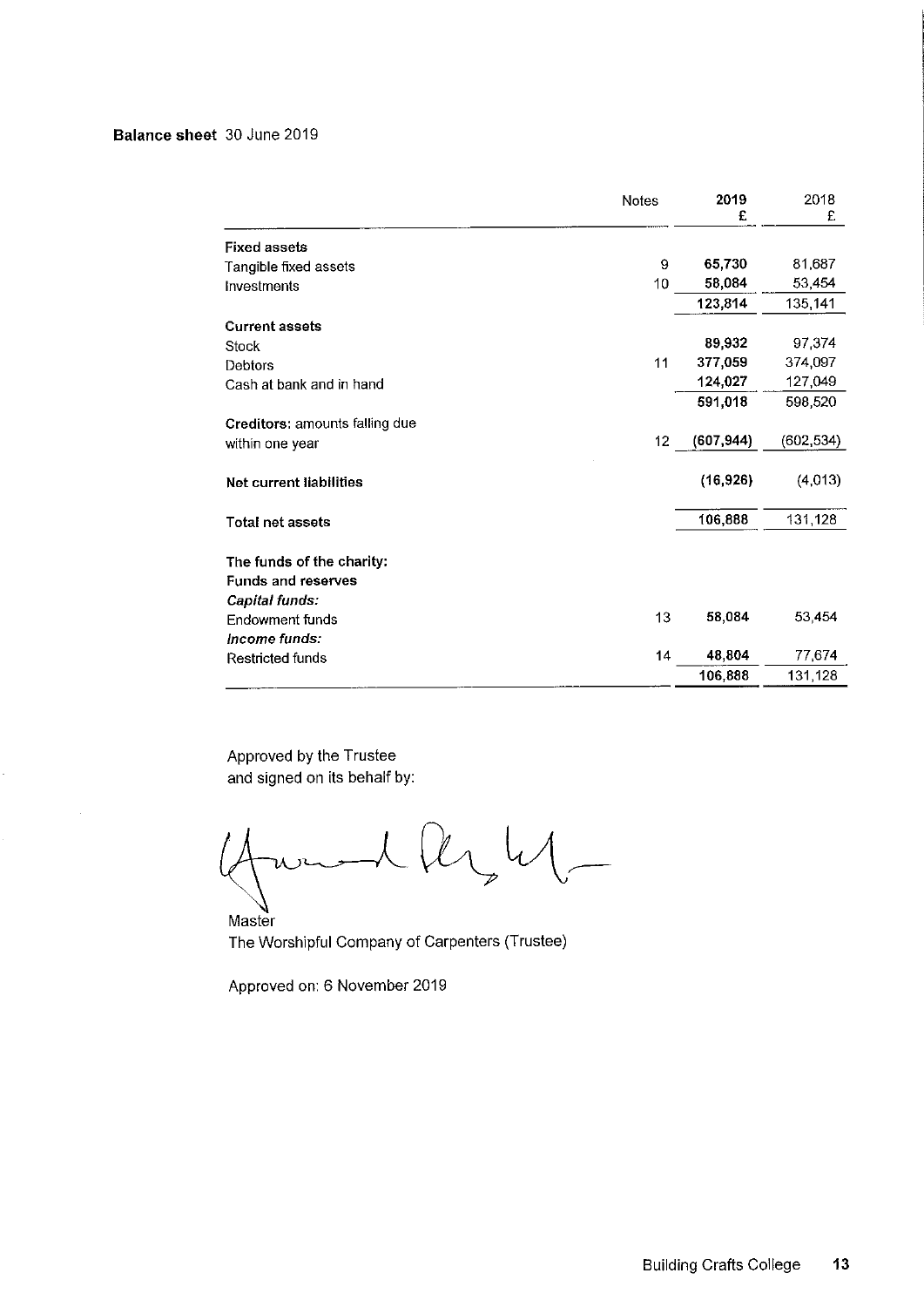## Statement of cash flows 30 June 2019

|                                                 | <b>Notes</b> | 2019<br>£ | 2018<br>£ |
|-------------------------------------------------|--------------|-----------|-----------|
| Cash flows from operating activities:           |              |           |           |
| Net cash provided by operating activities       | A            | 18,311    | 64 261    |
| Cash flows from investing activities:           |              |           |           |
| Investment income                               |              | 1,793     | 1.796     |
| Purchase of tangible fixed assets               |              | (23, 126) | (66, 342) |
| Net cash used in investing activities           |              | (21, 333) | (64, 546) |
| Change in cash and cash equivalents in the year |              | (3,022)   | (285)     |
| Cash and cash equivalents at 1 July 2018        | в            | 127.049   | 127.334   |
| Cash and cash equivalents at 30 June 2019       | в            | 124,027   | 127.049   |

Notes to the statement of cash flows for the year to 30 June 2019.

# <sup>A</sup> Reconciliation of net movement in funds to net cash provided by operating activities

|                                                                      | 2019<br>£ | 2018<br>£ |
|----------------------------------------------------------------------|-----------|-----------|
| Net movement in funds (as per the statement of financial activities) | (24, 240) | 2.246     |
| Adjustments for:                                                     |           |           |
| Depreciation charge                                                  | 39,083    | 38,431    |
| Gains on investments                                                 | (4,630)   | (2,829)   |
| Investment income                                                    | (1,793)   | (1,796)   |
| Decrease (increase) in stocks                                        | 7.442     | (5,881)   |
| (Increase) decrease in debtors                                       | (2,962)   | 113.765   |
| Increase (decrease) in creditors                                     | 5.411     | (79, 675) |
| Net cash provided by operating activities                            | 18,311    | 64.261    |

## B Analysis of cash and cash equivalents

|                                                           | 2019    | 2018    |
|-----------------------------------------------------------|---------|---------|
|                                                           |         |         |
| Total cash and cash equivalents: cash at bank and in hand | 124.027 | 127.049 |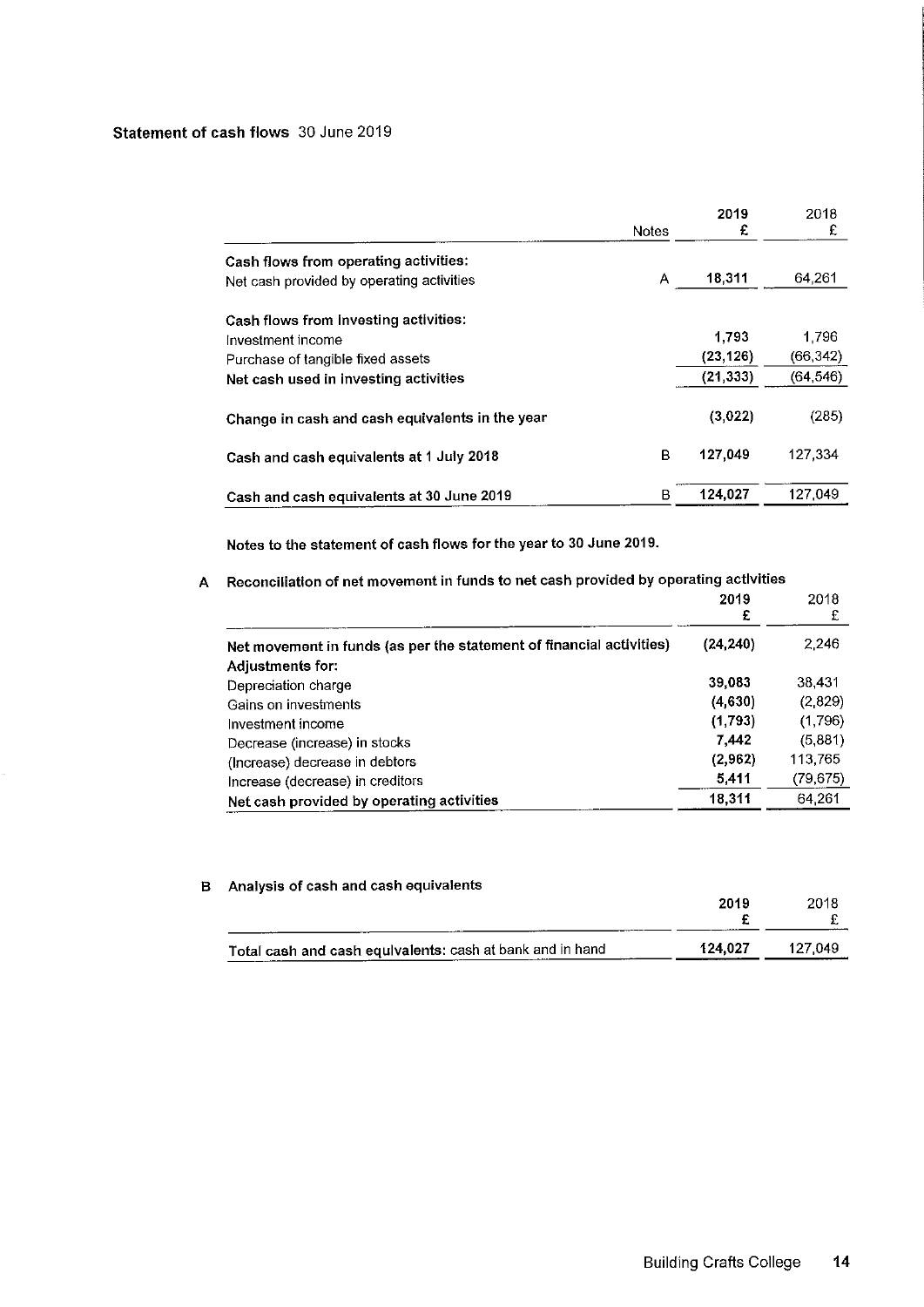The principal accounting policies adopted, judgements and key sources of estimation uncertainty in the preparation of the accounts are laid out below.

### Basis of preparation

These accounts have been prepared for the year to 30 June 2019 with comparative information presented for the year to 30 June 2018.

The accounts have been prepared under the historical cost convention with items recognised at cost or transaction value unless otherwise stated in the relevant accounting policies below or the notes to these accounts.

The accounts have been prepared in accordance with Accounting and Reporting by Charities: Statement of Recommended Practice applicable to charities preparing their accounts in accordance with the Financial Reporting Standard applicable in the UK and Republic of Ireland (FRS 102) (Charities SORP), the Financial Reporting Standard applicable in the UK and Republic of Ireland (FRS 102) and the Charities Act 2011.

The charity constitutes a public benefit entity as defined by FRS 102.

The accounts are presented in sterling and are rounded to the nearest pound.

#### Critical accounting estimates and areas of judgement

Preparation of the accounts requires the Trustee and management to make significant judgements and estimates.

The items in the accounts where these judgements and estimates have been made include:

- the level of income to be recognised from government agencies and the CITB contract;
- the book value of stock;
- the useful economic life of tangible fixed assets; and
- the appropriate level of bad debt provision.

#### Assessment of going concern

The Trustee has assessed whether the use of the going concern assumption is appropriate in preparing these accounts. The Trustee has made this assessment in respect to a period of at least one year from the date of approval of these accounts.

The Trustee of the charity has concluded that there are no material uncertainties related to events or conditions that may cast significant doubt on the ability of the charity to continue as a going concern. The charity is dependent on the financial support of Carpenters' Company Charitable Trust and receives a grant from Carpenters' Company Charitable Trust each year to ensure that its unrestricted income equals its unrestricted expenditure. Therefore, the Trustee is of the opinion that the charity will have sufficient resources to meet its liabilities as they fall due.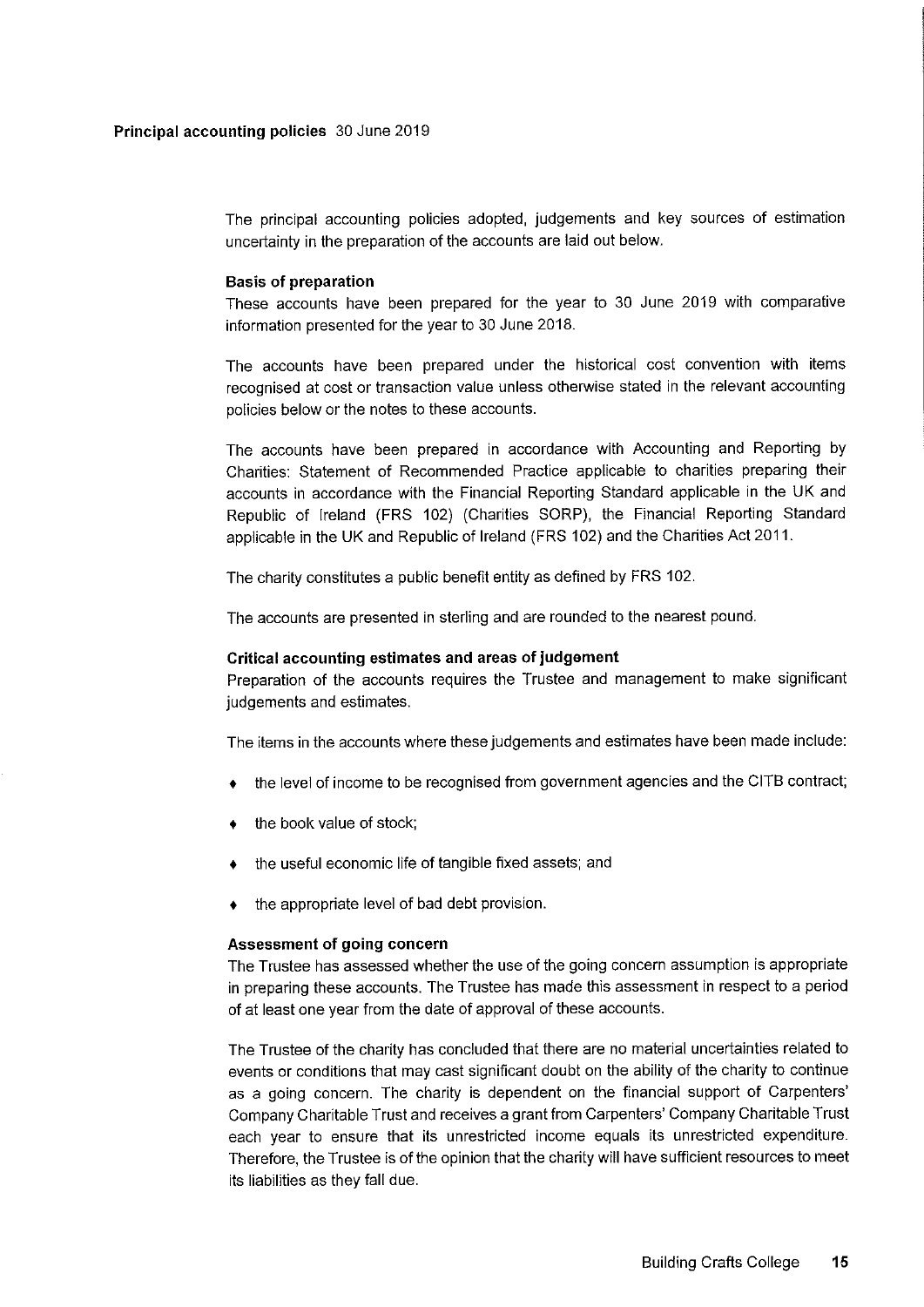## Income recognition

Income is recognised in the period in which the charity has entitlement to the income, the amount can be measured reliably and it is probable that the income will be received.

Income comprises donations, investment income and income from course fees and government agencies.

Donations are recognised when the charity has confirmation of both the amount and settlement date. In the event of donations pledged but not received, the amount is accrued for where the receipt is considered probable. In the event that a donation is subject to conditions that require a level of performance before the charity is entitled to the funds, the income is deferred and not recognised until either those conditions are fully met, or the fulfilment of those conditions is wholly within the control of the charity and it is probable that those conditions will be fulfilled in the reporting period.

Grants from government and other agencies have been included as income from activities in furtherance of the charity's objectives where these amount to a contract for services, but as donations where the money is given with greater freedom of use, for example monies for core funding.

Dividends are recognised once the dividend has been declared and notification has been received of the dividend due.

#### Expenditure recognitlon

Liabilities are recognised as expenditure as soon as there is a legal or constructive obligation committing the charity to make a payment to a third party, it is probable that a transfer of economic benefits will be required in settlement and the amount of the obligation can be measured reliably.

All expenditure is accounted for on an accruals basis and is stated inclusive of irrecoverable VAT.

Expenditure on charitable activities comprises the costs of operating a college including support costs and governance costs.

#### Tangible fixed assets

All assets costing more than 2500 and with an expected useful life exceeding one year are capitalised, and depreciated at the following annual rates in order to write them off over their estimated useful lives:

- + Furniture and general office equipment 10 - 50% per annum based on cost
	- Plant and machinery 10 - 25% per annum based on cost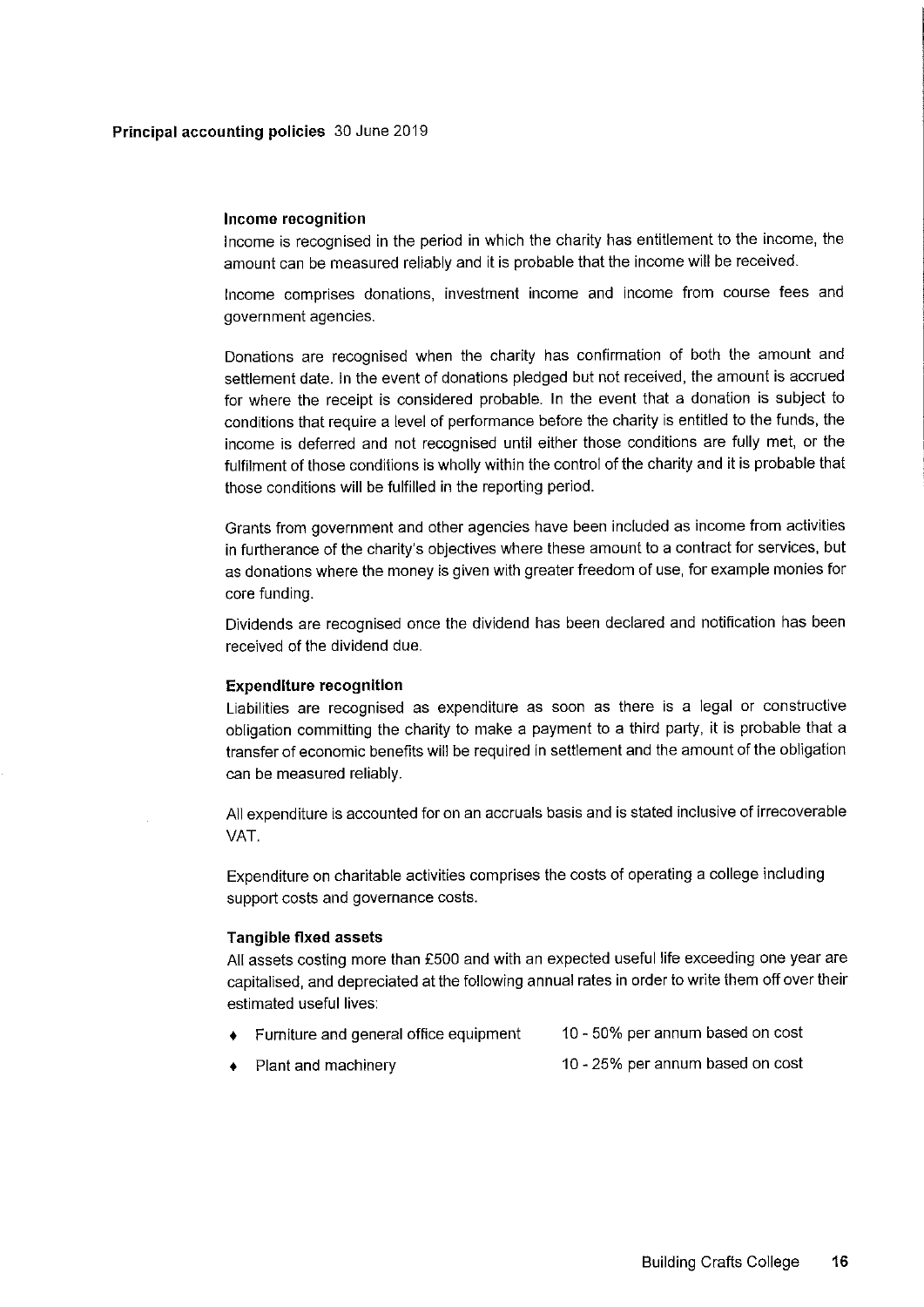### Fixed asset investments

Listed investments are a form of basic financial instrument and are initially recognised at their transaction value and subsequently measured at their fair value as at the balance sheet date using the closing quoted market price.

Realised gains (or losses) on investment assets are calculated as the difference between disposal proceeds and their opening carrying value or their purchase value if acquired subsequent to the first day of the financial year. Unrealised gains and losses are calculated as the difference between the fair value at the year end and their carrying value at that date. Realised and unrealised investment gains (or losses) are combined in the statement of financial activities and are credited (or debited) in the year in which they arise.

#### **Stocks**

Stocks have been valued at the lower of cost and net realisable value.

## Debtors

Debtors are recognised at their settlement amount, less any provision for non-recoverability. Prepayments are valued at the amount prepaid.

## Cash at bank and in hand

Cash at bank and in hand represents such accounts and instruments that are available on demand or have a maturity of less than three months from the date of acquisition.

#### Creditors and provisions

Creditors and provisions are recognised when there is an obligation at the balance sheet date as a result of a past event, it is probable that a transfer of economic benefit will be required in settlement, and the amount of the settlement can be estimated reliably.

Creditors and provisions are recognised at the amount the charity anticipates it will pay to settle the debt.

#### Fund structure

Endowment funds comprise monies which must be held indefinitely as capital. Income therefrom is credited to general funds and applied for general purposes.

Restricted funds comprise monies raised for, or their use restricted to, a specific purpose, or contributions subject to donor imposed conditions.

#### Leased assets

Rentals applicable to operating leases where substantially all of the benefits and risks of ownership remain with the lessor are charged on a straight-line basis over the lease term.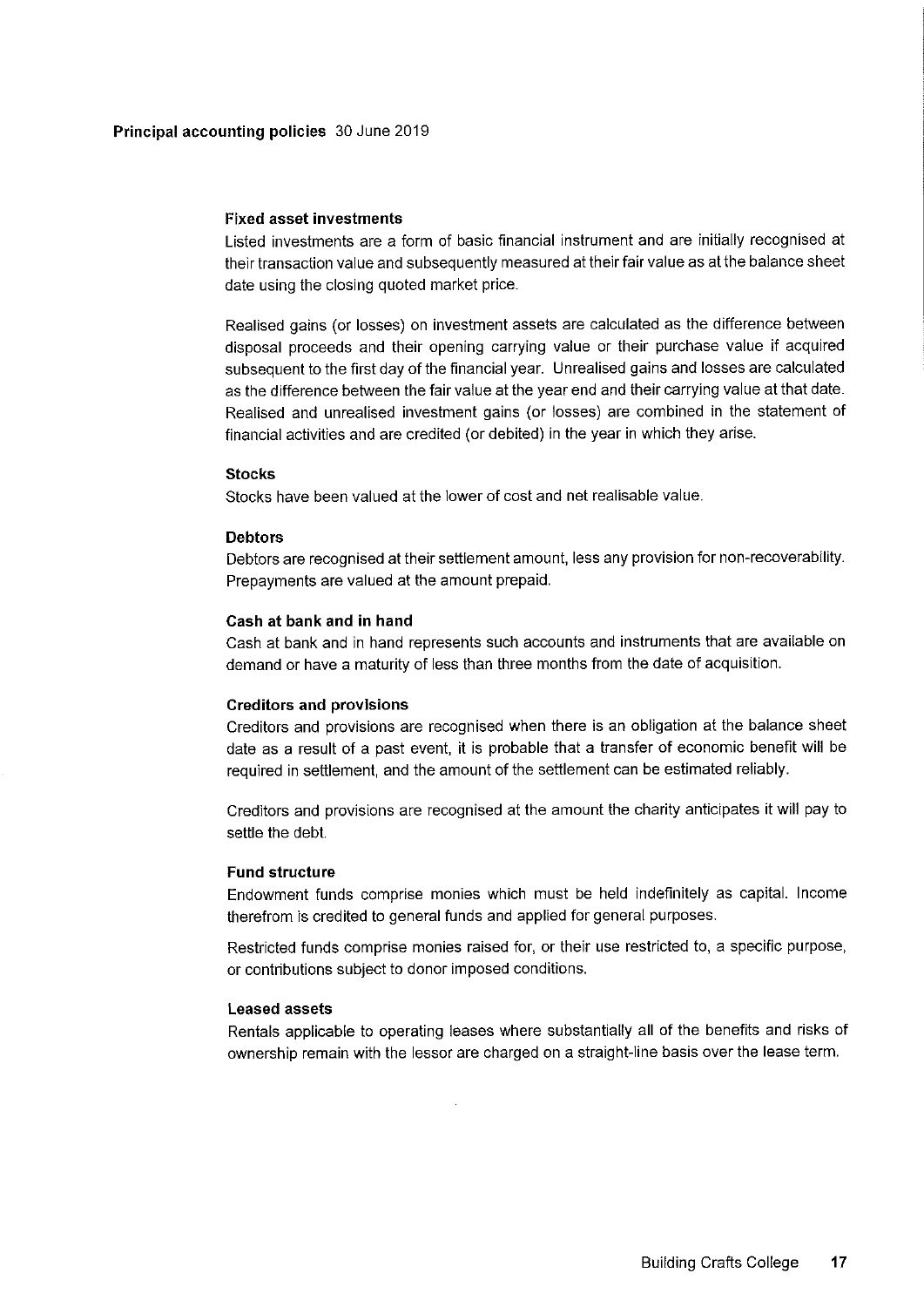## Pension costs

Under the definitions set out in FRS 102, the Carpenters' Company Pension and Assurance Scheme is a multi-employer pension scheme. The charity is unable to identify its share of the underlying assets and liabilities of the scheme on a reasonable and consistent basis. Accordingly, the charity has taken advantage of the exemption in FRS 102 and has accounted for its contributions to the scheme as if it were a defined contribution scheme.

Contributions to defined contribution schemes, including under auto-enrolment, have been charged in the statement of financial activities when payable.

## Financial instruments

The charity only has financial assets and financial liabilities of a kind that qualify as basic financial instruments. Basic financial instruments are initially recognised at transaction value and subsequently measured at amortised cost using the effective interest method. Financial assets held at amortised cost comprise cash at bank and in hand and debtors. Financial liabilities held at amortised cost comprise creditors.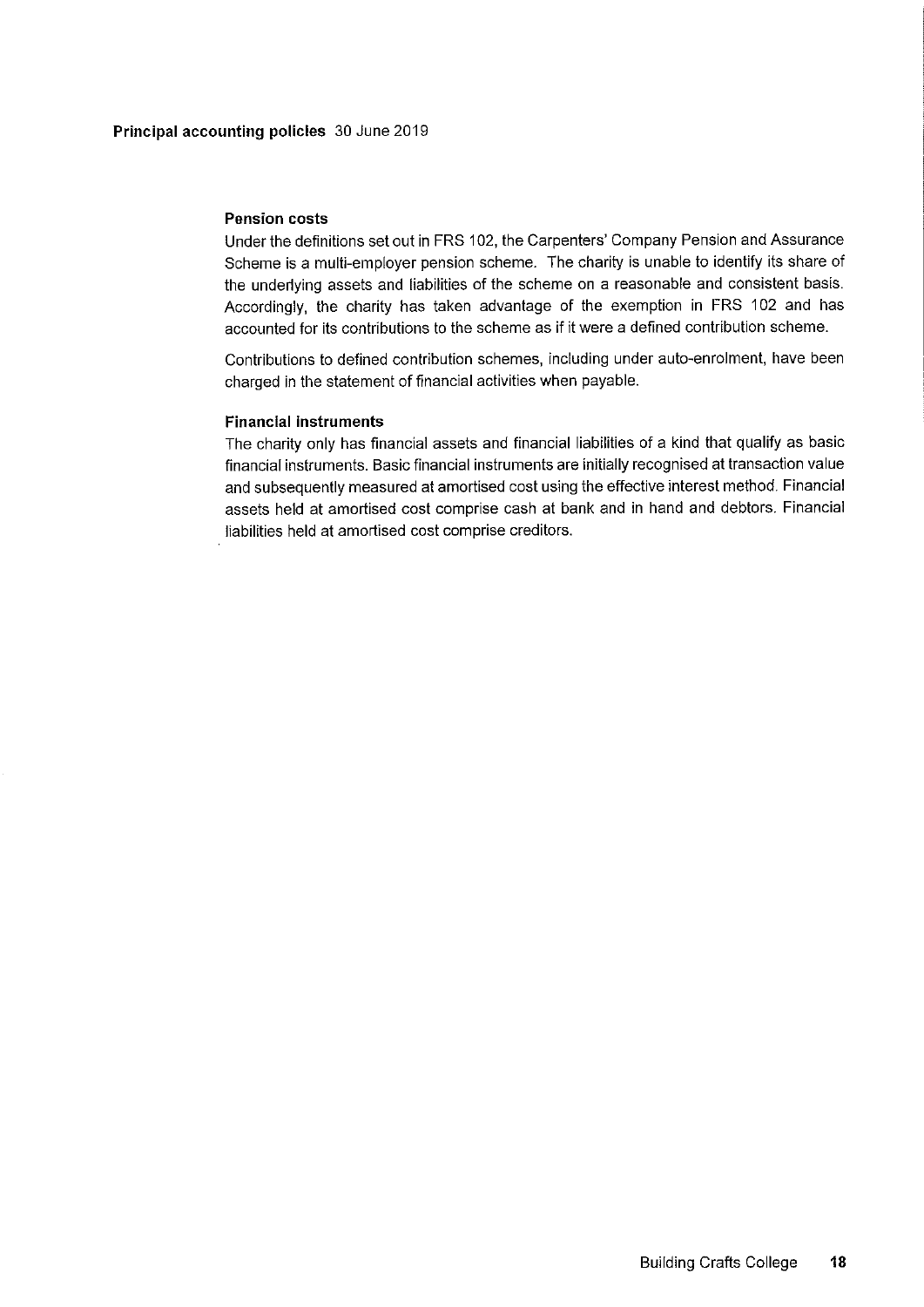## 1 Donations and legacies

|                                                    | Unrestricted<br>funds | Restricted<br>funds | Total<br>2019<br>£ | Unrestricted<br>funds<br>£ | Restricted<br>funds<br>£ | Total<br>2018<br>£ |
|----------------------------------------------------|-----------------------|---------------------|--------------------|----------------------------|--------------------------|--------------------|
|                                                    | £                     |                     |                    |                            |                          |                    |
| Grant from Carpenters'<br>Company Charitable Trust | 982.269               |                     | 982.269            | 868,604                    | $-$                      | 868,604            |
| Donation from The<br>Worshipful Company of         |                       |                     |                    |                            |                          |                    |
| Carpenters                                         | 2.945                 |                     | 2,945              | 74 073                     |                          | 74,073             |
| Other donations                                    | 9.157                 | 60,767              | 69.924             | 19 627                     | 85,166                   | 104,793            |
| 2019 Total funds                                   | 994.371               | 60.767              | 1,055,138          | 962 304                    | 85.166                   | 1.047.470          |

## 2 Investments

|                                                          | Unrestricted funds |       |  |
|----------------------------------------------------------|--------------------|-------|--|
|                                                          | 2019               | 2018  |  |
| Income from listed investments - Common investment funds | 1.793              | 1.796 |  |
| 2019 Total funds                                         | 1.793              | 1.796 |  |

## 3 Income from charitable activities

|                     | Unrestricted<br>funds<br>£ | Restricted<br>funds      | Total<br>2019<br>£ | Unrestricted<br>funds | Restricted<br>funds<br>£ | Total<br>2018<br>£ |
|---------------------|----------------------------|--------------------------|--------------------|-----------------------|--------------------------|--------------------|
| Course fees         | 639.921                    | $\overline{\phantom{a}}$ | 639.921            | 716.403               |                          | 716.403            |
| Government agencies | 1,044.694                  | 19.793                   | 1,064,487          | 1.147.642             | 17.237                   | 1.164.879          |
| Other income        | 46.259                     |                          | 46.259             | 63.140                |                          | 63.140             |
| 2019 Total funds    | 1,730,874                  | 19,793                   | 1,750,667          | 1,927,185             | 17.237                   | 1.944,422          |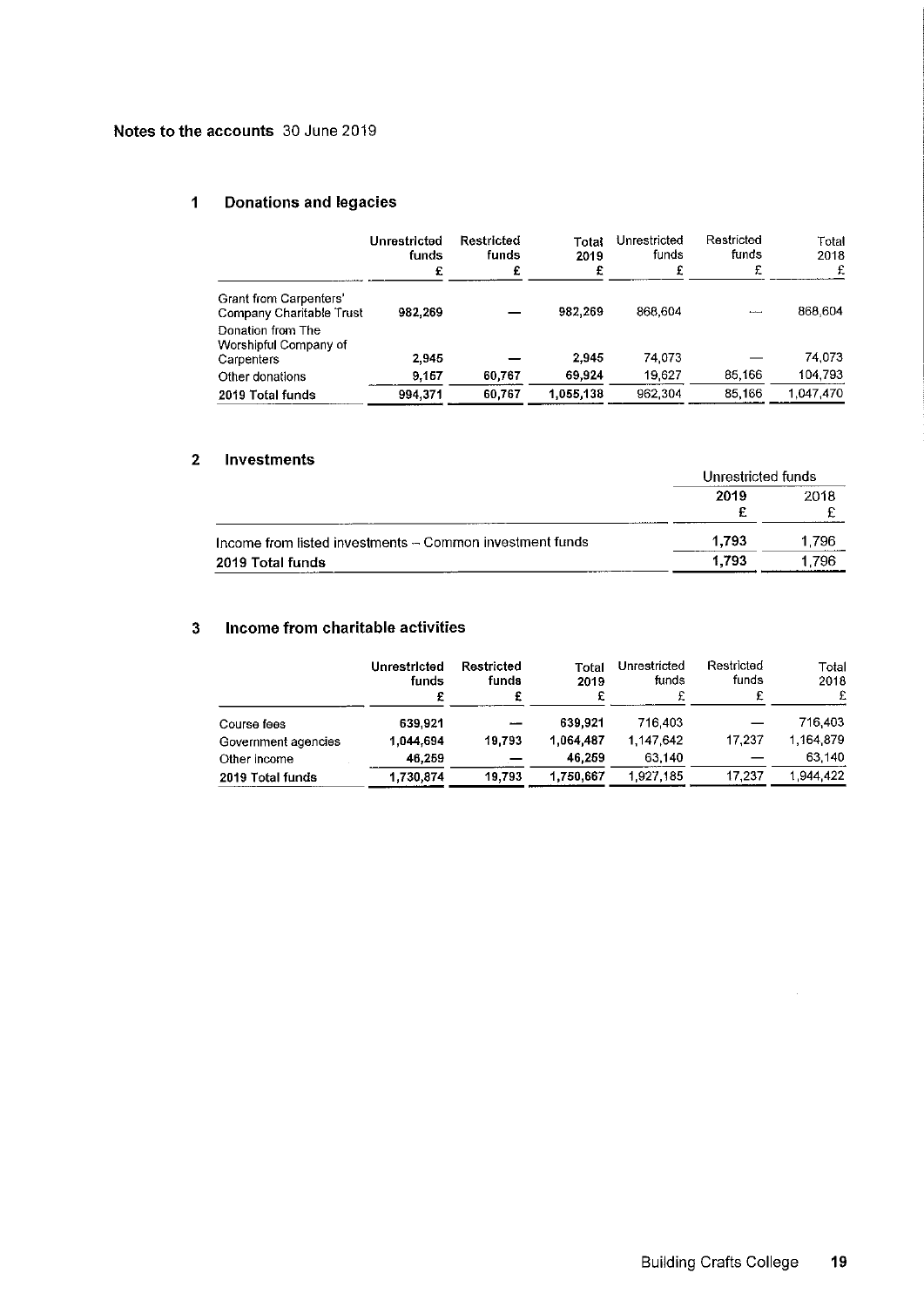## 4 Charitable activities

| College operating costs                 | Unrestricted<br>funds<br>£ | Restricted<br>funds<br>£ | Total<br>2019<br>£ | Unrestricted<br>funds<br>£ | Restricted<br>funds<br>£ | Total<br>2018<br>£ |
|-----------------------------------------|----------------------------|--------------------------|--------------------|----------------------------|--------------------------|--------------------|
| Staff costs (note 6)                    | 1,812,422                  | 36,767                   | 1,849.189          | 1922,396                   | 36,381                   | 1,958,777          |
| Rent                                    | 403,960                    |                          | 403.960            | 403,960                    |                          | 403,960            |
| Tools                                   | 38,531                     |                          | 38 531             | 28,953                     |                          | 28,953             |
| Materials                               | 53,855                     |                          | 53,855             | 61,411                     |                          | 61,411             |
| Light and power                         | 46,140                     |                          | 46.140             | 47,207                     |                          | 47,207             |
| Rates                                   | 18,985                     |                          | 18.985             | 17,552                     |                          | 17,552             |
| Insurance                               | 30,604                     |                          | 30.604             | 31,815                     |                          | 31,815             |
| Equipment repairs and<br>maintenance    | 46,992                     |                          | 46,992             | 39.020                     |                          | 39,020             |
| Telephone and IT                        | 33,654                     |                          | 33.654             | 35,510                     |                          | 35,510             |
| Exhibitions and advertising             | 20,327                     |                          | 20,327             | 34,001                     |                          | 34,001             |
| Cleaning                                | 25,214                     |                          | 25,214             | 25,085                     |                          | 25,085             |
| Books, printing and stationery          | 33,440                     |                          | 33.440             | 33,686                     |                          | 33,686             |
| Depreciation                            | 33,579                     | 5,504                    | 39,083             | 32,926                     | 5,505                    | 38,431             |
| Building Crafts College prize<br>giving | 8,634                      |                          | 8.634              | 6.434                      |                          | 6,434              |
| Training and seminars                   | 5,556                      |                          | 5,556              | 8,080                      |                          | 8,080              |
| Exam fees                               | 38,785                     |                          | 38,785             | 46.834                     |                          | 46,834             |
| Provision for doubtful debts            | 12,311                     |                          | 12,311             | 10,000                     |                          | 10,000             |
| Bad debt expense                        |                            |                          |                    | 36,606                     |                          | 36,606             |
| Student welfare                         | 39,641                     | 11,895                   | 51,536             | 41,076                     |                          | 41,076             |
| Management charge                       | 30,000                     |                          | 30,000             | 30,000                     |                          | 30,000             |
| Governance costs                        | 16,920                     |                          | 16.920             | 16.440                     |                          | 16,440             |
| Miscellaneous                           | 32,752                     |                          | 32,752             | 43 393                     |                          | 43,393             |
| 2019 Total funds                        | 2,782,302                  | 54,166                   | 2,836,468          | 2,952,385                  | 41,886                   | 2,994,271          |

## 5 Net (expenditure) income before gains on investments

This is stated after charging:

| Charity                 | Unrestricted<br>funds<br>£ | <b>Restricted</b><br>funds | Total<br>2019 | Unrestricted<br>funds | Restricted<br>funds | Total<br>2018<br>£ |
|-------------------------|----------------------------|----------------------------|---------------|-----------------------|---------------------|--------------------|
| Staff costs (note 6)    | 1.812,422                  | 36,767                     | 1.849.189     | 1,922,396             | 36,381              | 1.958.777          |
| Auditor's remuneration  | 16.920                     | وسمعو                      | 16.920        | 16.440                |                     | 16.440             |
| Depreciation            | 33.579                     | 5,504                      | 39,083        | 32.926                | 5.505               | 38.431             |
| Operating lease rentals | 403,960                    |                            | 403,960       | 403.960               |                     | 403.960            |

## 5 Employees and staff costs

|                       | Unrestricted<br>funds<br>£ | <b>Restricted</b><br>funds | Total<br>2019<br>£ | Unrestricted<br>funds | Restricted<br>funds<br>£ | Total<br>2018 |
|-----------------------|----------------------------|----------------------------|--------------------|-----------------------|--------------------------|---------------|
| Wages and salaries    | 1,470,544                  | 36.767                     | 1,507,311          | 1.480.598             | 36.381                   | 1.516.979     |
| Social security costs | 141.765                    |                            | 141.765            | 149.943               |                          | 149.943       |
| Other pension costs   | 112,950                    | ---                        | 112,950            | 105,239               |                          | 105.239       |
| Other staff costs     | 87,163                     | ---                        | 87.163             | 186.616               |                          | 186,616       |
|                       | 1.812.422                  | 36.767                     | 1,849,189          | 1.922.396             | 36,381                   | 1.958.777     |

The average number of employees during the year was  $55$  (2018 -  $54$ ).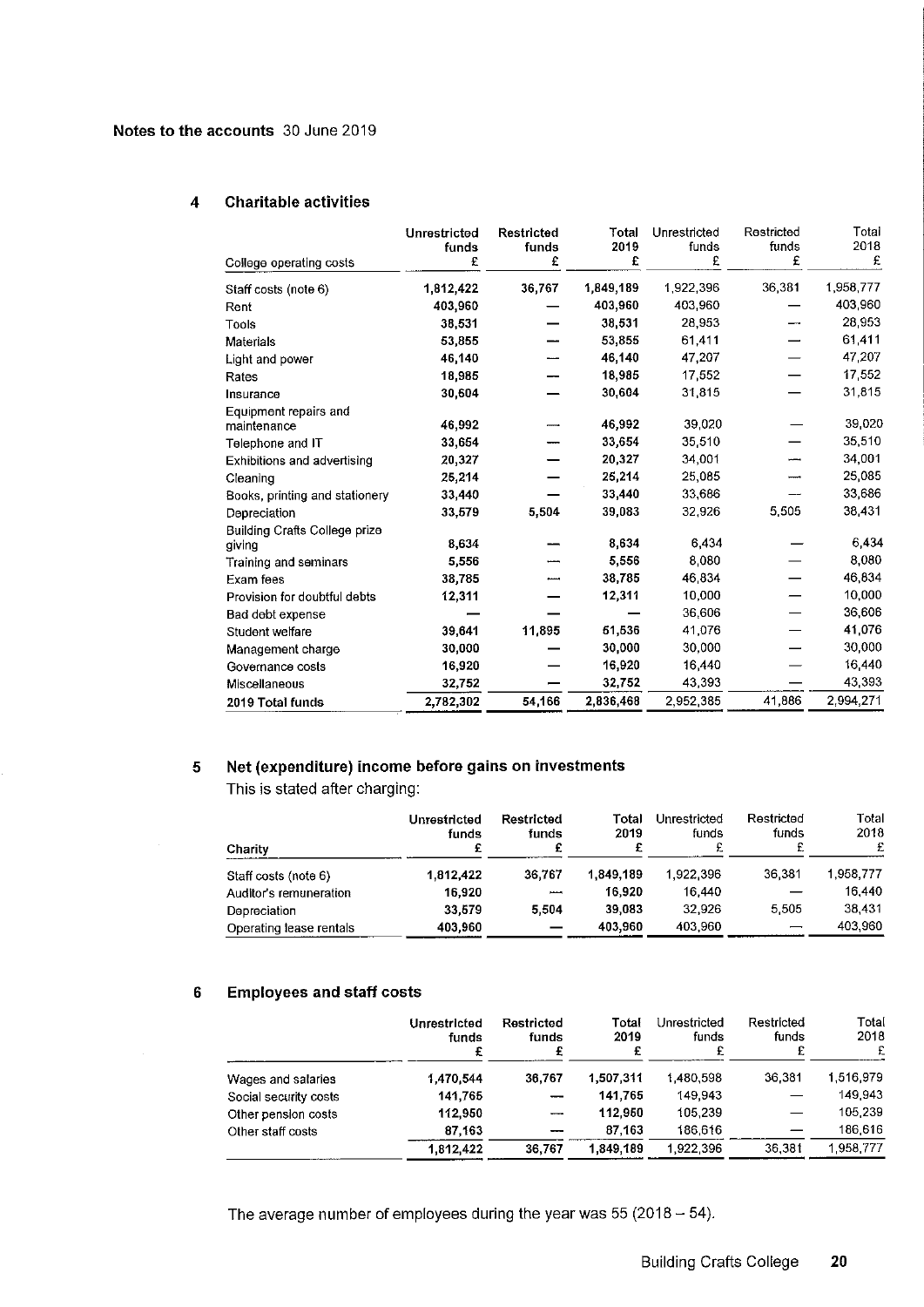## 6 Employees and staff costs (continued)

In the year to 30 June 2019 no redundancy costs were paid (2018 - £46,614 of which F29,940 related to non-statutory/non-contractual severance payments).

The number of employees who earned F60,000 or more (including taxable benefits but excluding employer's pension contributions and employer's national insurance contributions) during the year was as follows:

|                   | 2019   | 2018   |
|-------------------|--------|--------|
|                   | Number | Number |
| £80,000 - £89,999 |        |        |
|                   |        |        |

The key management personnel of the charity in charge of directing and controlling, running and operating the charity on a day to day basis comprise the members of the Court of Assistants, the Governors, the Principal and the Bursar.

The total remuneration (including taxable benefits, employer's pension contributions and employer's national insurance contributions) of the key management personnel for the year was £105,982 (2018: £169,985).

## 7 Trustee's remuneration

None of the members of the Court of Assistants or the Governors received any remuneration in respect of their services as trustees during the year nor any reimbursement of expenses from the charity (2018: nil).

## 8 Taxatlon

Building Crafts College is a registered charity and therefore is not liable to income tax or corporation tax on income derived from its charitable activities, as it falls within the various exemptions available to registered charities.

#### 9 Tangible fixed assets

|                 | Furniture<br>and office<br>equipment<br>£ | Plant and<br>machinery<br>£ | Total<br>£ |
|-----------------|-------------------------------------------|-----------------------------|------------|
| Cost            |                                           |                             |            |
| At 1 July 2018  | 463,745                                   | 236,229                     | 699,974    |
| Additions       | 7,633                                     | 15,493                      | 23,126     |
| At 30 June 2019 | 471.378                                   | 251,722                     | 723 100    |
| Depreciation    |                                           |                             |            |
| At 1 July 2018  | 422,853                                   | 195,434                     | 618,287    |
| Charge in year  | 18,355                                    | 20,728                      | 39,083     |
| At 30 June 2019 | 441,208                                   | 216,162                     | 657,370    |
| Net book values |                                           |                             |            |
| At 30 June 2019 | 30,170                                    | 35,560                      | 65,730     |
| At 30 June 2018 | 40.892                                    | 40.795                      | 81.687     |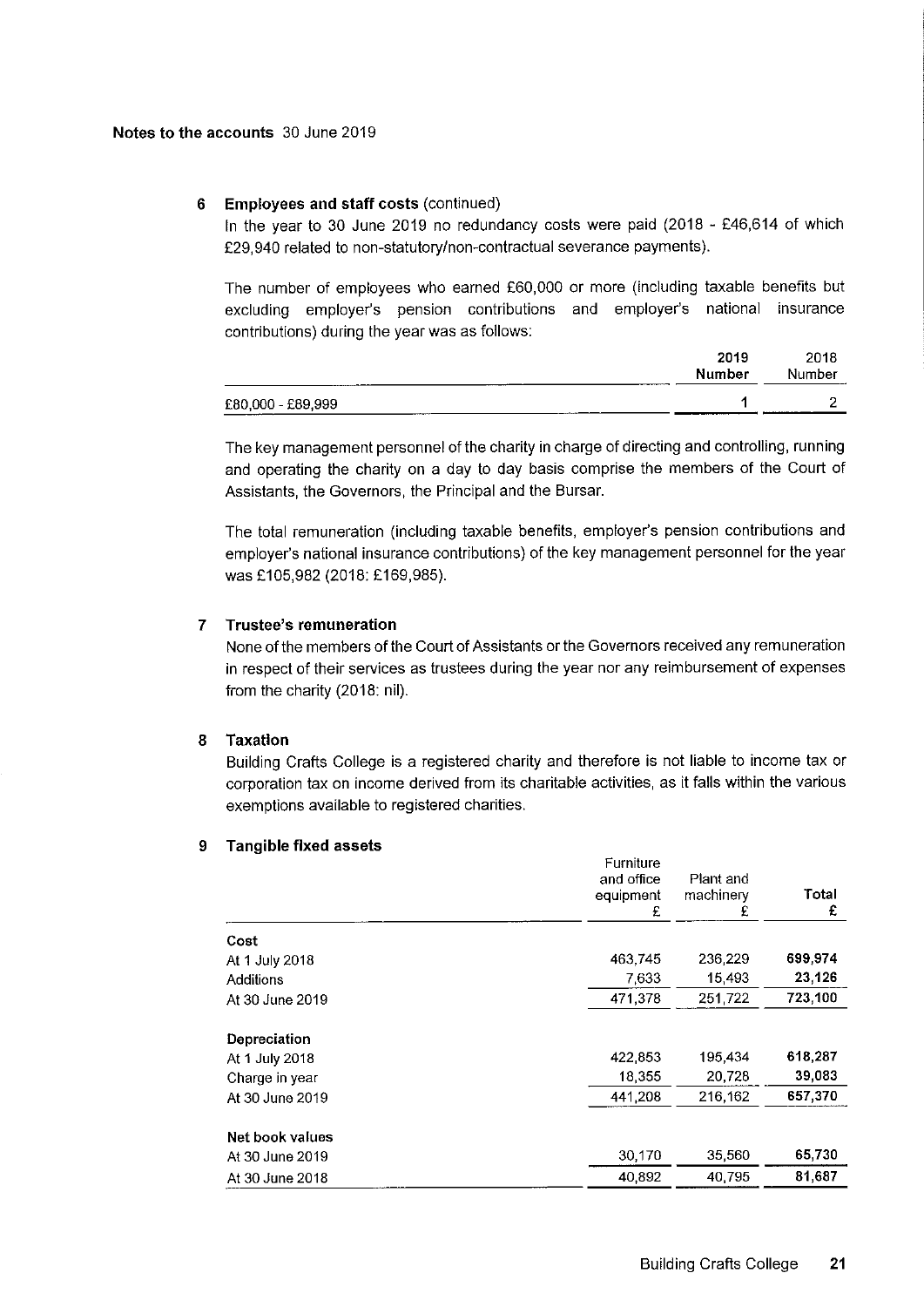## 10 FIxed asset investments

|                                            | 2019<br>£ | 2018   |
|--------------------------------------------|-----------|--------|
| <b>Listed investments</b>                  |           |        |
| Market value at 1 July 2018                | 53,454    | 50,625 |
| Unrealised gains on investments            | 4,630     | 2,829  |
| Market value at 30 June 2019               | 58.084    | 53,454 |
| Cost of listed investments at 30 June 2019 | 6,558     | 6.558  |

Listed investments comprise COIF Charities Investment Fund Income units.

#### 11 Debtors

|                                                  | 2019<br>£ | 2018    |
|--------------------------------------------------|-----------|---------|
| Course fees and support including accrued income | 135,194   | 113.707 |
| Government agencies                              | 96,665    | 124 947 |
| Other debtors                                    | 8.928     | 8.351   |
| Prepayments                                      | 136,272   | 127.092 |
|                                                  | 377,059   | 374.097 |

## 12 Creditors: amounts falling due within one year

|                                             | 2019<br>£ | 2018    |
|---------------------------------------------|-----------|---------|
| Due to Carpenters' Company Charitable Trust | 223.277   | 359.588 |
| Due to The Worshipful Company of Carpenters | 30,000    | 30,000  |
| Due to Norton Folgate Trust                 | 4.000     |         |
| Other creditors and accruals                | 350,667   | 212.946 |
|                                             | 607.944   | 602.534 |

## 13 Endowment funds

The capital funds of the charity include endowed monies which must be retained indefinitel

|                                    | At     |            | At      |            |         |
|------------------------------------|--------|------------|---------|------------|---------|
|                                    | 1 July | Investment | 30 June | Investment | 30 June |
|                                    | 2017   | qains      | 2018    | qains      | 2019    |
|                                    | £      | £          | £       | £          | £       |
| John Willson Trust                 | 6,596  | 369        | 6.965   | 603        | 7,568   |
| Technical Education (general)      | 1.109  | 62         | 1.171   | 101        | 1,272   |
| Sir Henry Harben's Gift            | 13,307 | 744        | 14,051  | 1.217      | 15,268  |
| Alfred Preston's Prize Fund        | 6.128  | 342        | 6,470   | 560        | 7,030   |
| Barnes' Gift                       | 1.450  | 81         | 1.531   | 133        | 1,664   |
| Sir Banister Fletcher Trust        | 8,943  | 500        | 9.443   | 818        | 10,261  |
| Major C A A Robertson's Prize Fund |        |            |         |            |         |
| 1996                               | 9,812  | 548        | 10.360  | 898        | 11,258  |
| C K Austin Fund                    | 3,280  | 183        | 3,463   | 300        | 3,763   |
|                                    | 50,625 | 2,829      | 53 4 54 | 4630       | 58,084  |
|                                    |        |            |         |            |         |

The funds were established to provide income for prizes.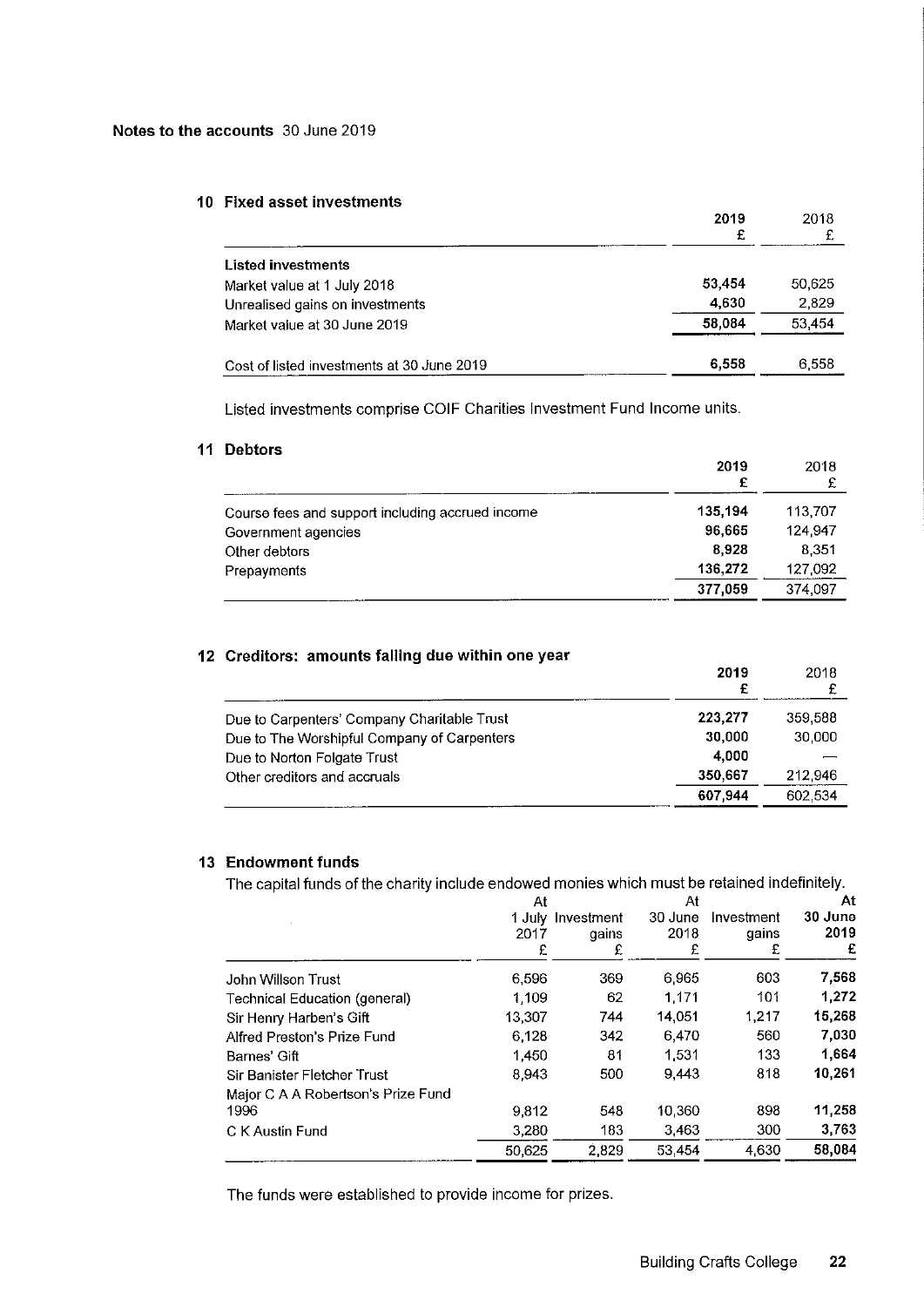## Notes to the accounts 30 June 2019

#### 14 Restricted funds

The income funds of the charity include the following restricted funds.

|                             | At<br>1 July<br>2018<br>£ | Income<br>£ | Expenditure<br>£ | Transfers<br>£ | At<br>30 June<br>2019<br>£ |
|-----------------------------|---------------------------|-------------|------------------|----------------|----------------------------|
| City & Guilds funds         |                           | 24,000      |                  | (22,000)       | 2,000                      |
| 16-18 Bursary funds         | 44.904                    | 18.709      |                  | (29, 805)      | 33,808                     |
| Adult Bursary funds         | 15.371                    | 1.084       |                  | (3,459)        | 12.996                     |
| R Jones Apprenticeship fund | 11.895                    |             | (11, 895)        |                |                            |
| Sir John Cass PDBW Fund     |                           | 36.767      | (36, 767)        |                |                            |
| Carpenters' Company Stone   |                           |             |                  |                |                            |
| Saw fund                    | 2,000                     |             | (2,000)          |                |                            |
| LSC capital grants          | 3.504                     |             | (3,504)          |                |                            |
|                             | 77 674                    | 80,560      | (54, 166)        | (55, 264)      | 48,804                     |
|                             | At                        |             |                  |                | At                         |

|                             | .<br>1 July<br>2017<br>£ | Income<br>£ | Expenditure | Transfers<br>£ | 30 June<br>2018<br>£ |
|-----------------------------|--------------------------|-------------|-------------|----------------|----------------------|
| City & Guilds funds         | 7.515                    | 38.785      |             | (46,300)       |                      |
| 16-18 Bursary funds         | 38,232                   | 14.297      |             | (7,625)        | 44,904               |
| Adult Bursary funds         | 14.824                   | 2.940       |             | (2, 393)       | 15,371               |
| R Jones Apprenticeship fund | 6,677                    | 10,000      |             | (4, 782)       | 11,895               |
| Sir John Cass PDBW fund     |                          | 36,381      | (36, 381)   |                |                      |
| Carpenters' Company Stone   |                          |             |             |                |                      |
| Saw fund                    | 4,000                    |             | (2,000)     |                | 2,000                |
| LSC capital grants          | 7.009                    |             | (3,505)     |                | 3.504                |
|                             | 78.257                   | 102,403     | (41,886)    | (61,100)       | 77,674               |

The transfers to unrestricted funds represents the utilisation of the funds to meet College fees in line with the terms of the funds.

The specific purposes for which the funds are to be applied are as follows:

- The City & Guilds funds are to be used for students on specific courses.
- The 16-18 and Adult Bursary funds are for students on ESFA funded courses.
- + The R Jones Apprenticeship fund represents monies donated towards the training of apprenticeships.
- The Sir John Cass PDBW fund represents monies donated to pay the salary of a personal development, behaviour and welfare co-ordinator.
- The Carpenters' Company Stone Saw fund represents monies donated toward the replacement of the stone saw.
- LSC capital grants were received towards the installation of a kitchen, installation of a  $\bullet$ stone saw and towards an IT upgrade.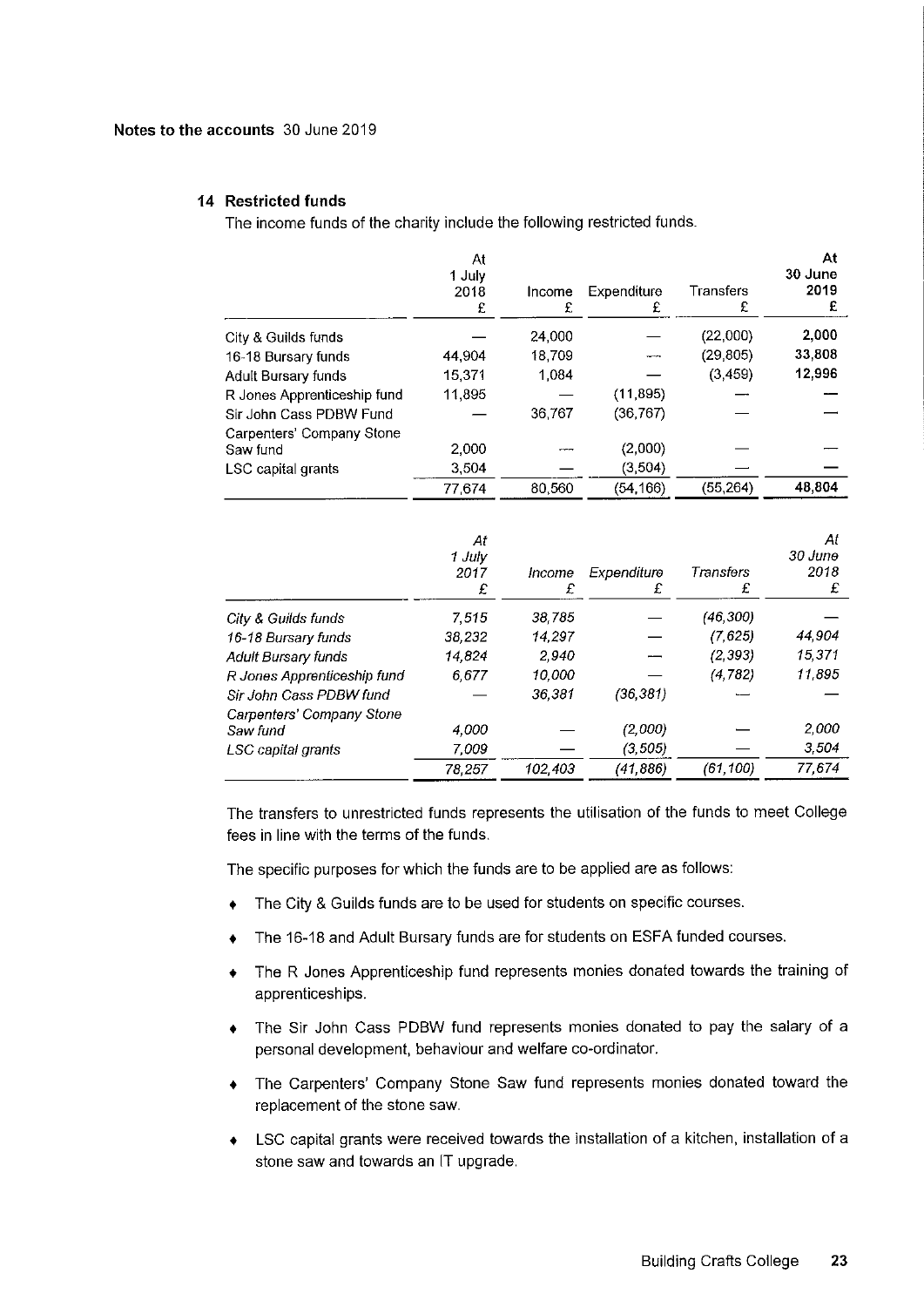#### 15 Analysis of net assets between funds

|                                                      | ------------<br>funds | funds<br>£ | funds<br>£ | 2019      |
|------------------------------------------------------|-----------------------|------------|------------|-----------|
| Fund balances at 30 June 2019<br>are represented by: |                       |            |            |           |
| Fixed assets                                         | 65 730                |            | 58,084     | 123,814   |
| <b>Current assets</b>                                | 542 214               | 48.804     |            | 591.018   |
| Creditors: amounts falling due within one<br>year    | (607.944)             |            |            | (607.944) |
| <b>Total net assets</b>                              |                       | 48.804     | 58,084     | 106.888   |

Unrestricted

Restricted Endowment Total

|                                     | Unrestricted<br>funds<br>£ | Restricted<br>funds<br>£ | Endowment<br>funds<br>£ | Total<br>2018<br>£ |
|-------------------------------------|----------------------------|--------------------------|-------------------------|--------------------|
| Fund balances at 30 June 2018       |                            |                          |                         |                    |
| are represented by:<br>Fixed assets | 76 182                     | 5.505                    | 53.454                  | 135 141            |
| Current assets                      | 526,352                    | 72.169                   |                         | 598.521            |
| Creditors: amounts falling          |                            |                          |                         |                    |
| due within one year                 | (602,534)                  |                          |                         | (602, 534)         |
| Total net assets                    |                            | 77.674                   | 53.454                  | 131,128            |

## 16 Commitments

#### Operating leases

At 30 June 2019 the total future lease payments under non-cancellable operating leases were as follows:

|                   |         | Land and buildings |  |
|-------------------|---------|--------------------|--|
| Payable within    | 2019    | 2018               |  |
| One year          | 400.274 | 408 524            |  |
| Two to five years | 464,841 | 860,551            |  |
|                   | 865.115 | 1,269,075          |  |

## 17 Pension commitments

Certain current and former employees of the charity are members of the "Carpenters' Company Pension and Assurance Scheme" which provides benefits based on final pensionable salary. The assets of the scheme are held separately from those of the sponsoring employer, The Worshipful Company of Carpenters, being invested with Legal and General Assurance in an Insurance Contract.

The contributions are determined on the basis of triennial valuations by a qualified actuary using the attained age method. The employers' contribution rate is 28.3% of pensionable pay and the employees' contribution rate is 6% of pensionable pay. The total charge for the year in these accounts is £14,060 (2018 - £7,103).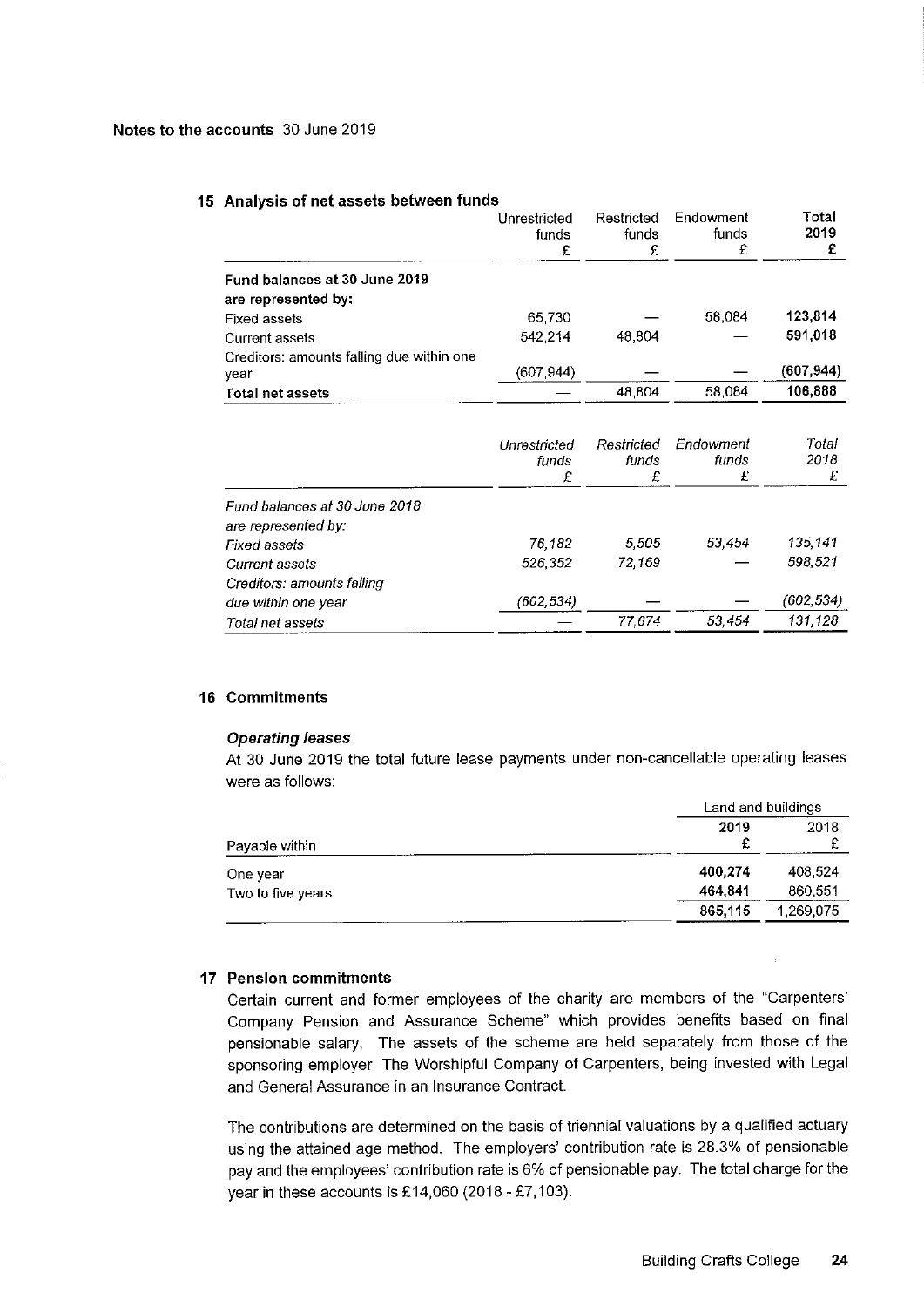## 17 Pension commitments (continued)

The most recent valuation was as at <sup>1</sup> July 2018 and showed that the market value of the scheme's assets was f5, 006,000 and that the ongoing funding level was 124%. The assumptions which have the most significant effect on the results of the valuation are as follows:

| $\bullet$ RPI                   | -3.1% p.a.   |
|---------------------------------|--------------|
| $\leftarrow$ Earnings increases | $3.1\%$ p.a. |
| $\bullet$ Discount rate         | -2.6% p.a.   |

The investment return on new contributions and existing assets will equal the funding discount rate used to calculate the liabilities.

The scheme has been closed to new members. New employees are able to join a group personal pension scheme administered by Aegon.

This scheme is a multi-employer scheme and it is not possible to identify the charity's share of the scheme assets and liabilities on a reasonable and consistent basis. Therefore, the pension costs have been accounted for as if it was a defined contribution scheme. As at 30 June 2019 there was one active member in the scheme who was not an employee of the charity.

Some details concerning the scheme as a whole are set out below. The information is based upon a full actuarial valuation of the scheme at <sup>1</sup> July 2018 updated to 30 June 2019 by a qualified independent actuary using FRS 102 guidelines.

|                                           | 2019        | 2018        |
|-------------------------------------------|-------------|-------------|
| Market value of assets                    | 4.944.000   | 5.083.000   |
| Present value of scheme liabilities       | (4.591,000) | (4,483,000) |
| Surplus in the scheme - net pension asset | 353.000     | 600,000     |

The employers are not able to recover this surplus through reduced contributions and so this surplus cannot be recognised under FRS 102.

The assets in the scheme were:

|                                                    | 2019                | 2018 |
|----------------------------------------------------|---------------------|------|
| Deposit administration contract (insurance policy) | 4,944,000 5,083,000 |      |

The major assumptions used by the actuary were:

|                               | 2019 | 2018 |
|-------------------------------|------|------|
| Inflation                     | 3.3% | 3.1% |
| Rate of increase in salaries  | 3.3% | 3.1% |
| Rate of increase for pensions |      |      |
| . earned before 1 August 1998 | 5.0% | 5.0% |
| earned after 31 July 1998     | 3.3% | 3.1% |
| Discount rate for liabilities | 2.1% | 2.6% |